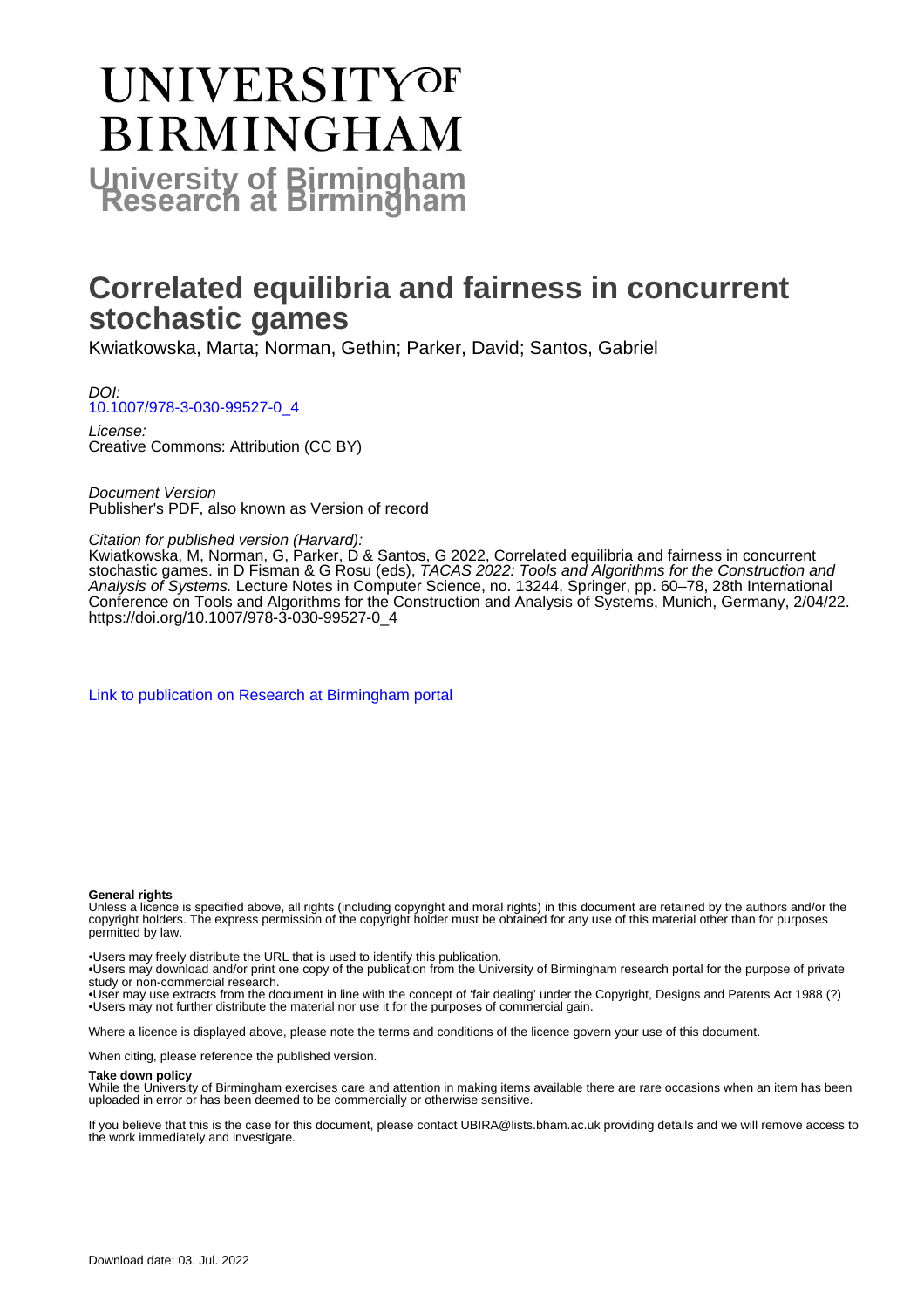

# **Correlated Equilibria and Fairness in Concurrent Stochastic Games**

Marta Kwiatkowska<sup>1</sup><sup>®</sup>, Gethin Norman<sup>2</sup><sup>®</sup>, David Parker<sup>[3](http://orcid.org/0000-0003-4137-8862)</sup><sup>®</sup>, and Gabriel  $\text{Santos}^1(\mathbb{Z})$  $\text{Santos}^1(\mathbb{Z})$ 

<sup>1</sup> Department of Computer Science, University of Oxford, Oxford, UK {marta.kwiatkowska,gabriel.santos}@cs.ox.ac.uk

<sup>2</sup> School of Computing Science, University of Glasgow, Glasgow, UK gethin.norman@glasgow.ac.uk

<sup>3</sup> School of Computer Science, University of Birmingham, Birmingham, UK d.a.parker@cs.bham.ac.uk

**Abstract.** Game-theoretic techniques and equilibria analysis facilitate the design and verifcation of competitive systems. While algorithmic complexity of equilibria computation has been extensively studied, practical implementation and application of game-theoretic methods is more recent. Tools such as PRISM-games support automated verifcation and synthesis of zero-sum and (*ε*-optimal subgame-perfect) social welfare Nash equilibria properties for concurrent stochastic games. However, these methods become inefficient as the number of agents grows and may also generate equilibria that yield signifcant variations in the outcomes for individual agents. We extend the functionality of PRISM-games to support *correlated equilibria*, in which players can coordinate through public signals, and introduce a novel optimality criterion of *social fairness*, which can be applied to both Nash and correlated equilibria. We show that correlated equilibria are easier to compute, are more equitable, and can also improve joint outcomes. We implement algorithms for both normal form games and the more complex case of multi-player concurrent stochastic games with temporal logic specifcations. On a range of case studies, we demonstrate the benefts of our methods.

# **1 Introduction**

Game-theoretic verifcation techniques can support the modelling and design of systems that comprise multiple agents operating in either a cooperative or competitive manner. In many cases, to efectively analyse these systems we also need to adopt a probabilistic approach to modelling, for example because agents operate in uncertain environments, use faulty hardware or unreliable communication mechanisms, or explicitly employ randomisation for coordination.

In these cases, *probabilistic model checking* provides a convenient unifed framework for both formally modelling probabilistic multi-agent systems and specifying their required behaviour. In recent years, progress has been made in this direction for several models, including turn-based and concurrent stochastic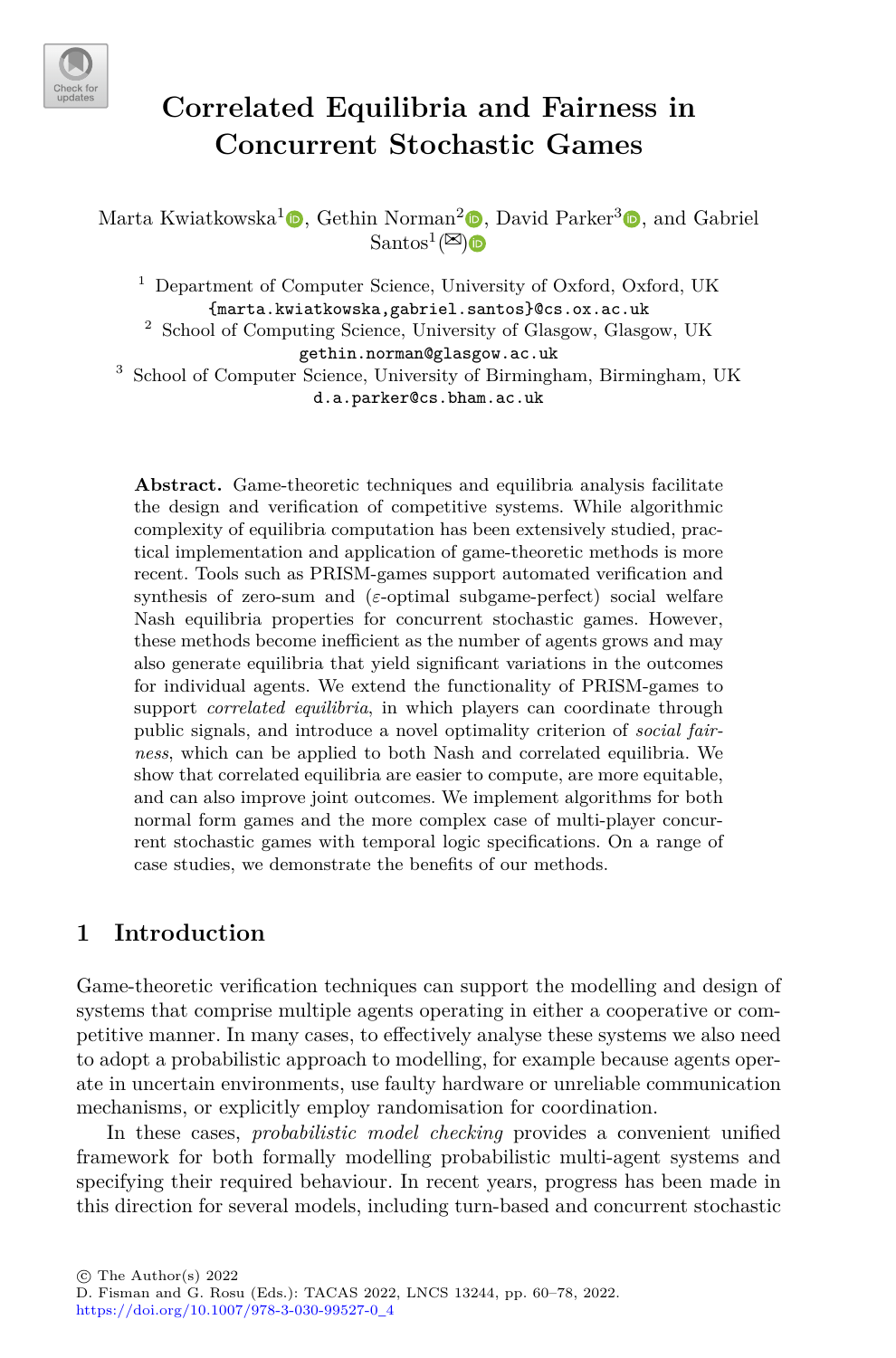games (TSGs and CSGs), and for multiple temporal logics, such as rPATL [\[10](#page-17-0)] and its extensions [[24\]](#page-18-0). Tool support has been developed, in the form of PRISMgames [\[22](#page-17-1)], and successfully applied to case studies across a broad range of areas.

Initially, the focus was on *zero-sum* specifcations [\[24](#page-18-0)], which can be natural for systems whose participants have directly opposing goals, such as the defender and attacker in a security protocol minimising or maximising the probability of a successful attack, respectively. However, agents often have objectives that are distinct but not directly opposing, and may also want to cooperate to achieve these objectives. Examples include network protocols and multi-robot systems.

For these purposes, *Nash equilibria* (NE) have also been integrated into probabilistic model checking of CSGs [\[24](#page-18-0)], together with *social welfare* (SW) optimality criterion, resulting in social welfare Nash equilibria (SWNE). An SWNE comprises a strategy for each player in the game where no player has an incentive to deviate unilaterally from their strategy and the sum of the individual objectives over all players is maximised.

One key limitation of SWNE, however, is that, as these techniques are extended to support larger numbers of players [[21\]](#page-17-2), the effciency and scalability of synthesising SWNE is signifcantly reduced. In addition, simply aiming to maximise the sum of individual objectives may not produce the best performing equilibrium, either collectively or individually; for example, they can ofer higher gains for specifc players, reducing the incentive of the other players to collaborate and instead motivating them to deviate from the equilibrium.

In this paper, we adopt a diferent approach and introduce, for the frst time within formal verifcation, both *social fairness* as an optimality criterion and *correlated equilibria*, and the insights required to make these usable in practical applications. Social fairness (SF) is particularly novel, as it is inspired by similar concepts used in economics and distinct from the fairness notions employed in verifcation. Correlated equilibria (CE) [[3\]](#page-17-3), in which players are able to coordinate through public *signals*, are easier to compute than NE and can yield better outcomes. Social fairness, which minimises the diferences between the objectives of individual players, can be considered for both CE and NE.

We first investigate these concepts for the simpler case of normal form games, illustrating their diferences and benefts. We then extend the approach to the more powerful modelling formalism of CSGs and extend the temporal logic rPATL to formally specify agent objectives. We present algorithms to synthesise equilibria, using linear programming to fnd CE and a combination of backwards induction or value iteration for CSGs. We implement our approach in the PRISM-games tool [[22\]](#page-17-1) and demonstrate signifcant gains in computation time and that quantifably more fair and useful strategies can by synthesised for a range of application domains. An extended version of this paper, with the complete model checking algorithm, is available [[23\]](#page-18-1).

**Related work.** Nash equilibria have been considered for concurrent systems in [[18\]](#page-17-4), where a temporal logic is proposed whose key operator is a novel path quantifer which asserts that a property holds on all Nash equilibrium computations of the system. There is no stochasticity and correlated equilibria are not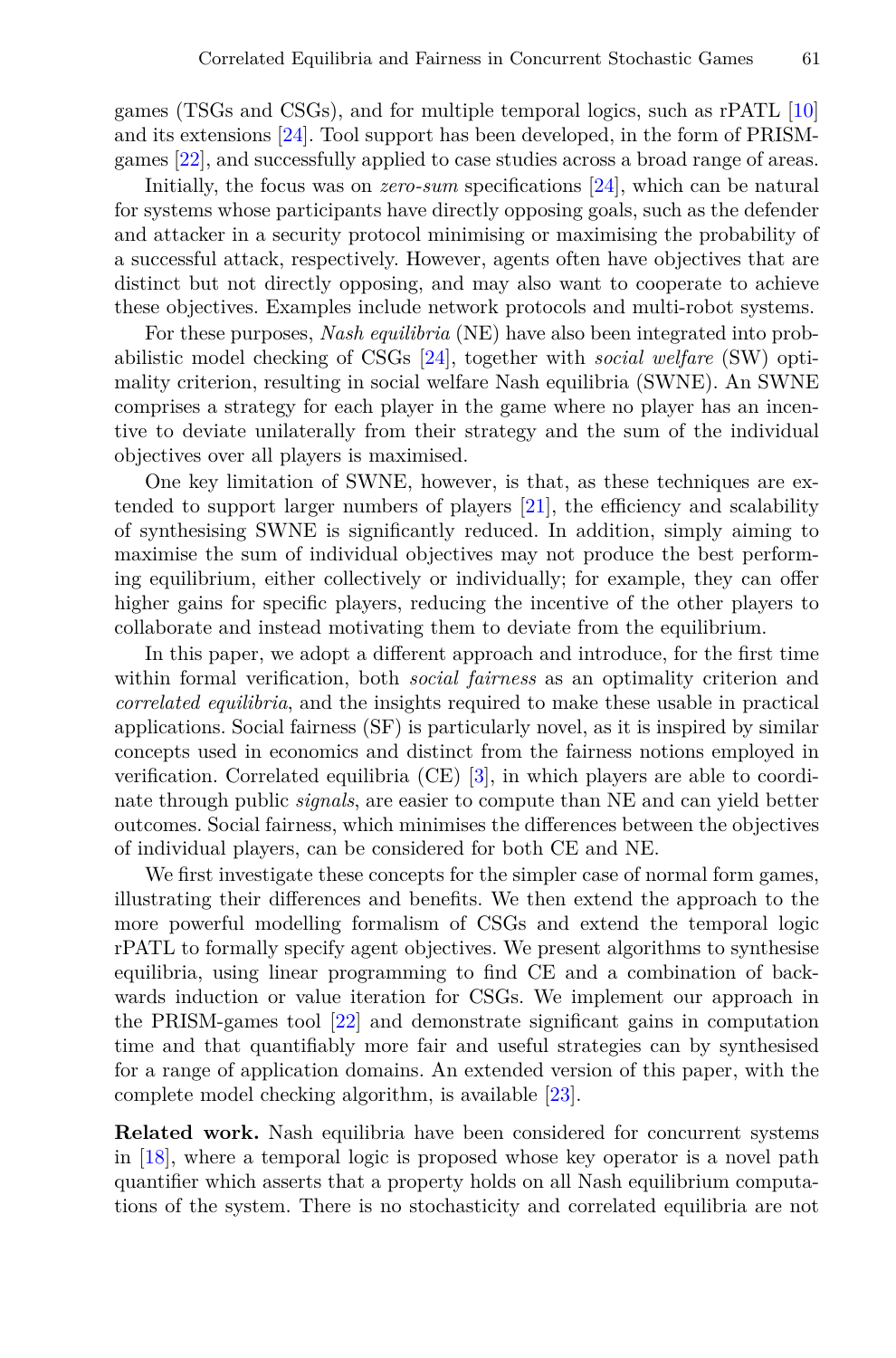considered. In [[2\]](#page-17-5), a probabilistic logic that can express equilibria is formulated, along with complexity results, but no implementation has been provided.

The notion of fairness studied here is inspired by fairness of equilibria from economics[[33,](#page-18-2)[34\]](#page-18-3) and aims to minimise the diference between the payofs, as opposed to maximising the lowest payof among the players in an NE [\[25](#page-18-4)]. Our notion of fairness can be thought of as a constraint applied to equilibria strategies, similar in style to social welfare, and used to select certain equilibria based on optimality. This is distinct from fairness used in verifcation of concurrent processes, where (strong) fairness refers to a property stating that, whenever a process is enabled infnitely often, it is executed infnitely often. This notion is typically defned as a constraint on infnite execution paths expressible in logics LTL and CTL\* and needed to prove liveness properties. For probabilistic models, verifcation under fairness constraints has been formulated for Markov decision processes and the logic  $PCTL^*$  [[5](#page-17-6)[,4](#page-17-7)]. For games on graphs, fairness conditions expressed as *ω*-regular winning conditions can be used to synthesise reactive processes [\[8](#page-17-8)]. Algorithms for strong transition fairness for *ω*-regular games have been recently studied in [\[6](#page-17-9)]. Both qualitative and quantitative approaches have been considered for verifcation under fairness constraints, but no equilibria.

#### <span id="page-3-2"></span>**2 Normal Form Games**

We start by considering normal form games (NFGs), then define our equilibria concepts for these games, present algorithms and an implementation for computing them, and fnally summarise some experimental results.

We first require the following notation. Let  $Dist(X)$  denote the set of probability distributions over set *X*. For any vector  $v \in \mathbb{R}^n$ , we use  $v(i)$  to refer to the *i*th entry of the vector. For any tuple  $x = (x_1, \ldots, x_n) \in X^n$ , element  $x' \in X$  and  $i \leq n$ , we define the tuples  $x_{-i} \stackrel{\text{def}}{=} (x_1, \ldots, x_{i-1}, x_{i+1}, \ldots, x_n)$  and  $x_{-i}[x'] \stackrel{\text{def}}{=} (x_1, \ldots, x_{i-1}, x', x_{i+1}, \ldots, x_n).$ 

**Defnition 1 (Normal form game).** *A (fnite, n-person)* normal form game *(NFG) is a tuple*  $N = (N, A, u)$  *where:*  $N = \{1, \ldots, n\}$  *is a finite set of players;*  $A = A_1 \times \cdots \times A_n$  and  $A_i$  *is a finite set of actions available to player*  $i \in N$ ;  $u = (u_1, \ldots, u_n)$  and  $u_i: A \to \mathbb{R}$  is a utility function for player  $i \in N$ .

We fix an NFG  $N = (N, A, u)$  for the remainder of this section. In a play of N, each player  $i \in N$  chooses an action from the set  $A_i$  at the same time. If each player *i* chooses  $a_i$ , then the utility received by player *j* equals  $u_j(a_1, \ldots, a_n)$ . We next defne the *strategies* for players of N and *strategy profles* comprising a strategy for each player. We also defne *correlated profles*, which allow the players to coordinate their choices through a (probabilistic) *public signal*.

<span id="page-3-0"></span>**Definition 2 (Strategy and profile).** *A* strategy  $\sigma_i$  *for player i is an element of*  $\Sigma_i = Dist(A_i)$  *and a* strategy profile *σ is an element of*  $\Sigma_N = \Sigma_1 \times \cdots \times \Sigma_n$ .

<span id="page-3-1"></span>For strategy  $\sigma_i$  of player *i*, the *support* is the set of actions  $\{a_i \in A_i \mid \sigma_i(a_i) > 0\}$ and the support of a profle is the product of the supports of the strategies.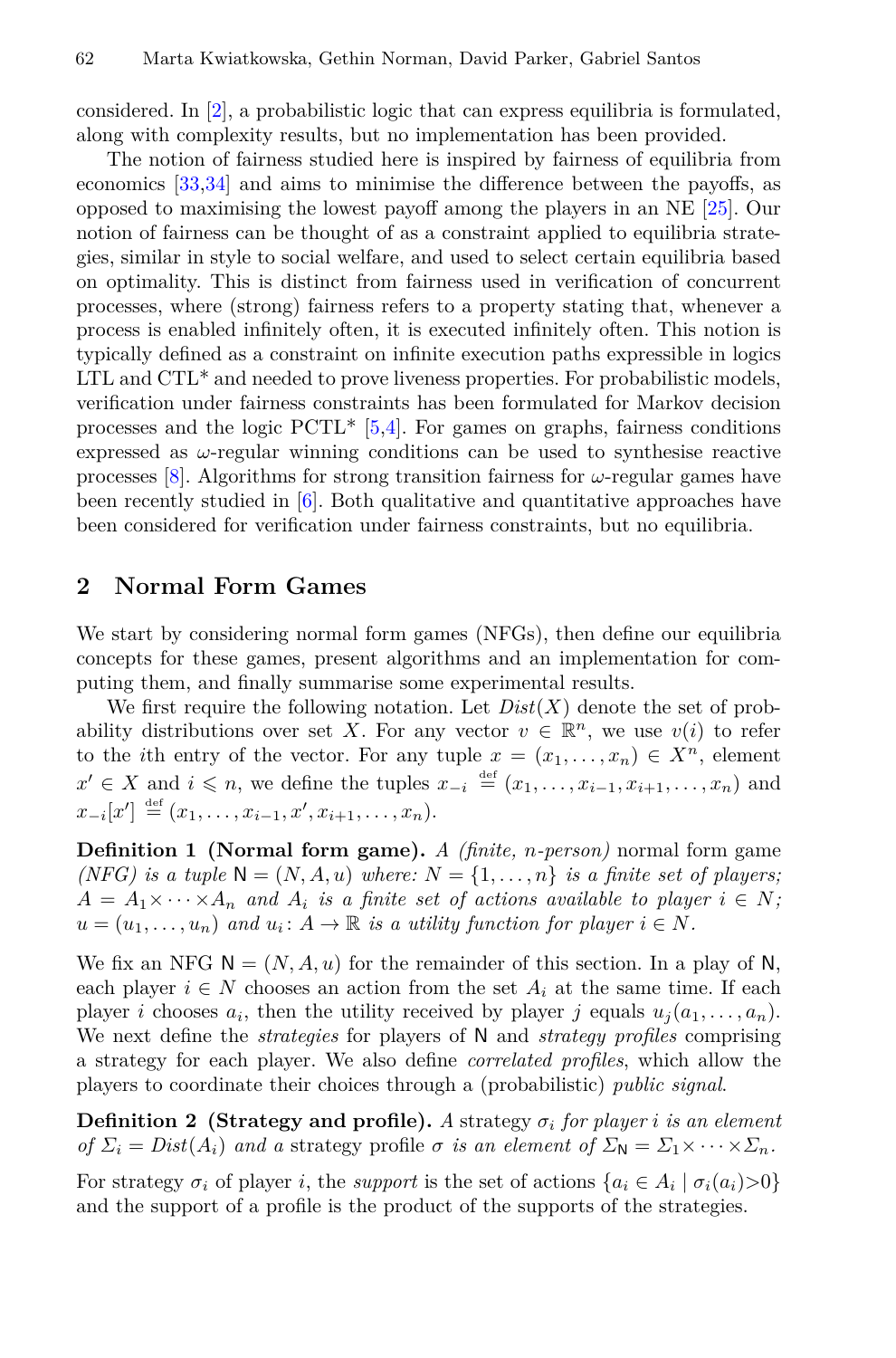**Definition 3 (Correlated profile).** *A* correlated profile *is a tuple*  $(\tau, \zeta)$  *comprising*  $\tau \in Dist(D)$ *, where*  $D = D_1 \times \cdots \times D_n$ *,*  $D_i$  *is a finite set of signals for player i*, and  $\varsigma = (\varsigma_1, \ldots, \varsigma_n)$ , where  $\varsigma_i \colon D_i \to A_i$ .

For a correlated profile  $(\tau, \varsigma)$ , the public signal  $\tau$  is a joint distribution over signals  $D_i$  for each player *i* such that, if player *i* receives the signal  $d_i \in D_i$ , then it chooses action  $\varsigma_i(d_i)$ . We can consider any correlated profile  $(\tau, \varsigma)$  as a *joint strategy*, i.e., a distribution over  $A_1 \times \cdots \times A_n$  where:

$$
(\tau,\varsigma)(a_1,\ldots,a_n)=\sum\{\tau(d_1,\ldots,d_n)\mid d_i\in D_i\wedge \varsigma(d_i)=a_i\text{ for all }i\in N\}.
$$

Conversely, any joint strategy  $\tau \in Dist(A_1 \times \cdots \times A_n)$  can be considered as a correlated profile  $(\tau, \varsigma)$  where  $D_i = A_i$  and  $\varsigma_i$  is the identity function for  $i \in N$ .

Any strategy profile  $\sigma$  can be mapped to an equivalent correlated profile (in which  $\tau$  is the joint distribution  $\sigma_1 \times \cdots \times \sigma_n$  and  $\varsigma_i$  is the identity function). On the other hand, there are correlated profles with no equivalent strategy profle. Under profile  $\sigma$  and correlated profile  $(\tau, \varsigma)$  the expected utilities of player *i* are:

$$
u_i(\sigma) \stackrel{\text{def}}{=} \sum_{(a_1,\ldots,a_n)\in A} u_i(a_1,\ldots,a_n) \cdot \left(\prod_{j=1}^n \sigma_j(a_j)\right)
$$
  

$$
u_i(\tau,\varsigma) \stackrel{\text{def}}{=} \sum_{(d_1,\ldots,d_n)\in D} \tau(d_1,\ldots,d_n) \cdot u_i(\varsigma_1(d_1),\ldots,\varsigma_n(d_n)).
$$

**Example 1.** Consider the two-player NFG where  $A_i = \{a_1^i, a_2^i\}$  and a correlated profile corresponding to the joint distribution  $\tau \in Dist(A_1 \times A_2)$  where  $\tau(a_1^1, a_2^1) = \tau(a_1^2, a_2^2) = 0.5$ . Under this correlated profile the players share a fair coin and both choose their frst action if the coin is heads and their second action otherwise. This has no equivalent strategy profile.

**Optimal equilibria of NFGs.** We now introduce the notions of *Nash equilibrium* [[27\]](#page-18-5) and *correlated equilibrium* [[3\]](#page-17-3), as well as diferent defnitions of optimality for these equilibria: *social welfare* and *social fairness*. Using the notation introduced above for tuples, for any profile  $\sigma$  and strategy  $\sigma_i^*$ , the strategy tuple *σ*<sup>−*i*</sup> corresponds to *σ* with the strategy of player *i* removed and  $\sigma$ <sup>−*i*</sup>[ $\sigma_i^*$ ] to the profile  $\sigma$  after replacing player *i*'s strategy with  $\sigma_i^*$ .

**Definition 4 (Best response).** For a profile  $\sigma$  and correlated profile  $(\tau, \zeta)$ , a best response *for player i to*  $\sigma_{-i}$  *and* ( $\tau, \varsigma_{-i}$ ) *are, respectively:* 

- $-$  a strategy  $\sigma_i^*$  for player i such that  $u_i(\sigma_{-i}[\sigma_i^*]) \geq u_i(\sigma_{-i}[\sigma_i])$  for all  $\sigma_i \in \Sigma_i$
- $-$  a function  $\varsigma_i^* : D_i \to A_i$  for player i such that  $u_i(\tau, \varsigma_{-i}[\varsigma_i]) \geq u_i(\tau, \varsigma_{-i}[\varsigma_i])$ *for all functions*  $\varsigma_i \colon D_i \to A_i$ *.*

<span id="page-4-0"></span>**Definition 5** (NE and CE). A strategy profile  $\sigma^*$  is a Nash equilibrium *(NE) and a correlated profile*  $(\tau, \zeta^*)$  *is a* correlated equilibrium *(CE) if:* 

- $-\sigma_i^*$  *is a best response to*  $\sigma_{-i}^*$  *for all*  $i \in N$ ;
- $-\zeta_i^*$  *is a best response to*  $(\tau, \zeta_{-i}^*)$  *for all*  $i \in N$ ;

*respectively. We denote by*  $\Sigma^N$  *and*  $\Sigma^C$  *the set of NE and CE, respectively.*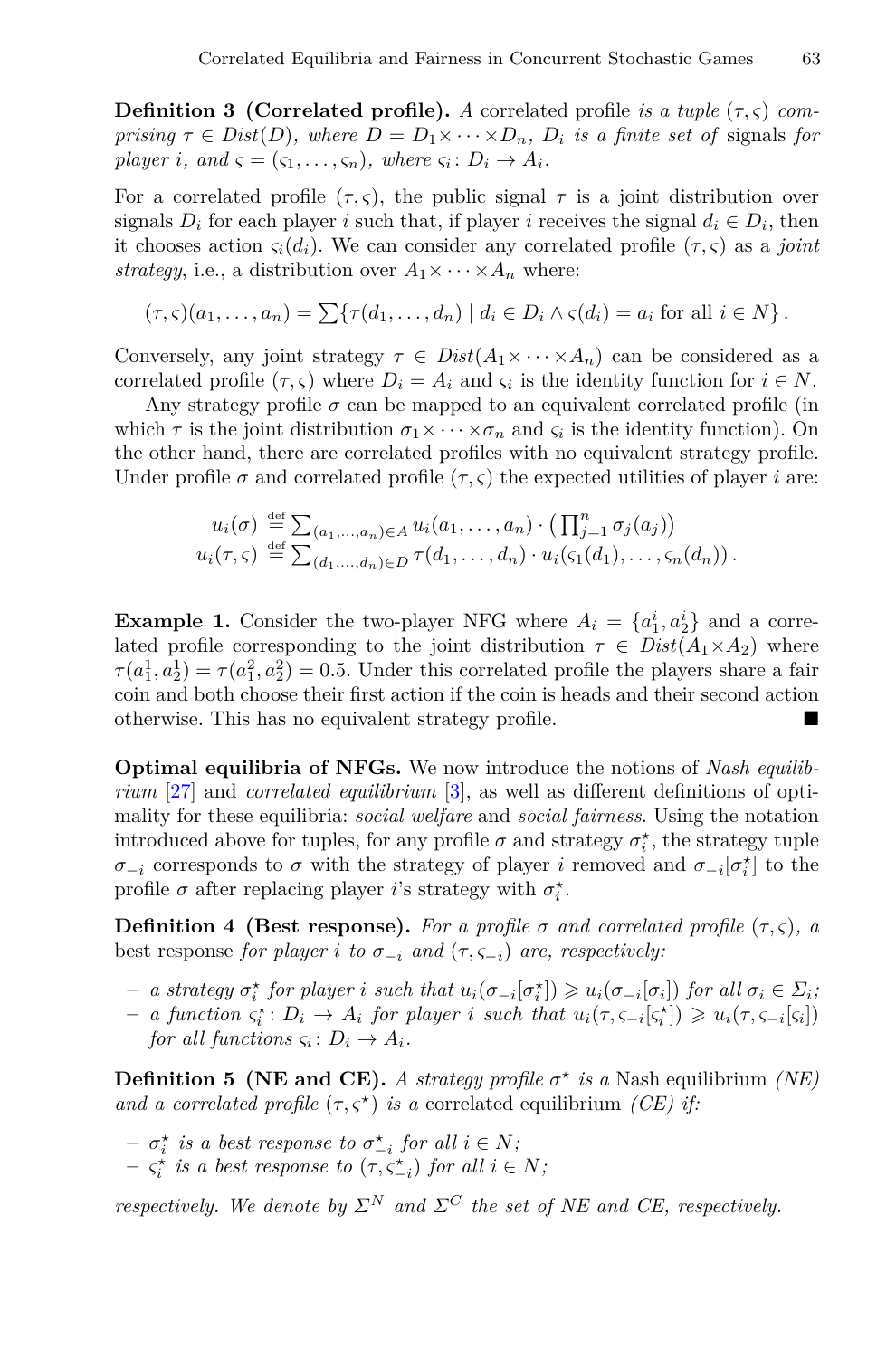<span id="page-5-0"></span>

|                         | $\alpha$                | $u_1(\alpha)$ | $u_2(\alpha)$ | $u_3(\alpha)$ |
|-------------------------|-------------------------|---------------|---------------|---------------|
|                         | $(pro1, pro2, pro3)$    | $-1000$       | $-1000\,$     | $-100$        |
|                         | $(pro_1, pro_2, yld_3)$ | $-1000$       | $-100$        | -5            |
|                         | $(pro_1, yld_2, pro_3)$ |               |               |               |
|                         | $(pro_1, yld_2, yld_3)$ |               |               |               |
|                         | $(yld_1, pro_2, pro_3)$ | -5            | $-1000\,$     | $-100$        |
| $\overline{\text{c}_2}$ | $(yld_1, pro_2, yld_3)$ |               |               | -5            |
|                         | $(yld_1, yld_2, pro_3)$ |               |               |               |
| $\mathrm{c}_3$          | $(yld_1, yld_2, yld_3)$ | $^{-10}$      | $-10$         |               |
|                         |                         |               |               |               |

<span id="page-5-1"></span>Fig. 1: Example: Cars at an intersection and the corresponding NFG.

Any NE of N is also a CE, while there can exist CEs that cannot be represented by a strategy profle and therefore are not NEs. For each class of equilibria, NE and CE, we introduce two optimality criteria, the frst maximising *social welfare* (SW), defned as the *sum* of the utilities, and the second maximising *social fairness* (SF), which minimises the *diference* between the players' utilities. Other variants of fairness have been considered for NE, such as in [\[25](#page-18-4)], where the authors seek to maximise the lowest utility among the players.

**Definition 6** (SW and SF). An equilibrium  $\sigma^*$  is a social welfare *(SW) equilibrium if the sum of the utilities of the players under*  $\sigma^*$  *is maximal over all equilibria, while*  $\sigma^*$  *is a* social fair *(SF) equilibrium if the difference between the player's utilities under*  $\sigma^*$  *is minimised over all equilibria.* 

We can also defne the dual concept of *cost equilibria* [\[24](#page-18-0)], where players try to minimise, rather than maximise, their expected utilities by considering equilibria of the game  $N^- = (N, A, -u)$  in which the utilities of N are negated.

**Example 2.** Consider the scenario, based on an example from [\[32](#page-18-6)], where three cars meet at an intersection and want to proceed as indicated by the arrows in Figure [1.](#page-5-0) Each car can either *proceed* or *yield*. If two cars with intersecting paths proceed, then there is an accident. If an accident occurs, the car having the right of way, i.e., the other car is to its right, has a utility of *−*100 and the car that should yield has a utility of *−*1000. If a car proceeds without causing an accident, then its utility is 5 and the cars that yield have a utility of *−*5. If all cars yield, then, since this delays all cars, all have utility *−*10. The 3-player NFG is given in Figure [1](#page-5-0). Considering the diferent optimal equilibria of the NFG:

- $-$  the SWNE and SWCE are the same: for  $c_2$  to yield and  $c_1$  and  $c_3$  to proceed, with the expected utilities  $(5, -5, 5)$ ;
- the SFNE is for  $c_1$  to yield with probability 1,  $c_2$  to yield with probability 0*.*863636 and *c*<sup>3</sup> to yield with probability 0*.*985148, with the expected utilities (*−*9*.*254050*, −*9*.*925742*, −*9*.*318182);
- **–** the SFCE gives a joint distribution where the probability of *c*<sup>2</sup> yielding and of  $c_1$  and  $c_3$  yielding are both 0.5 with the expected utilities  $(0,0,0)$ .

Modifying  $u_2$  such that  $u_2(pro_1, pro_2, pro_3) = -4.5$  to, e.g., represent a reckless driver, the SWNE becomes for  $c_1$  and  $c_3$  to yield and  $c_2$  to proceed with the expected utilities  $(-5, 5, -5)$ , while the SWCE is still for  $c_2$  to yield and  $c_1$  and  $c_3$  to proceed. The SFNE and SFCE also do not change.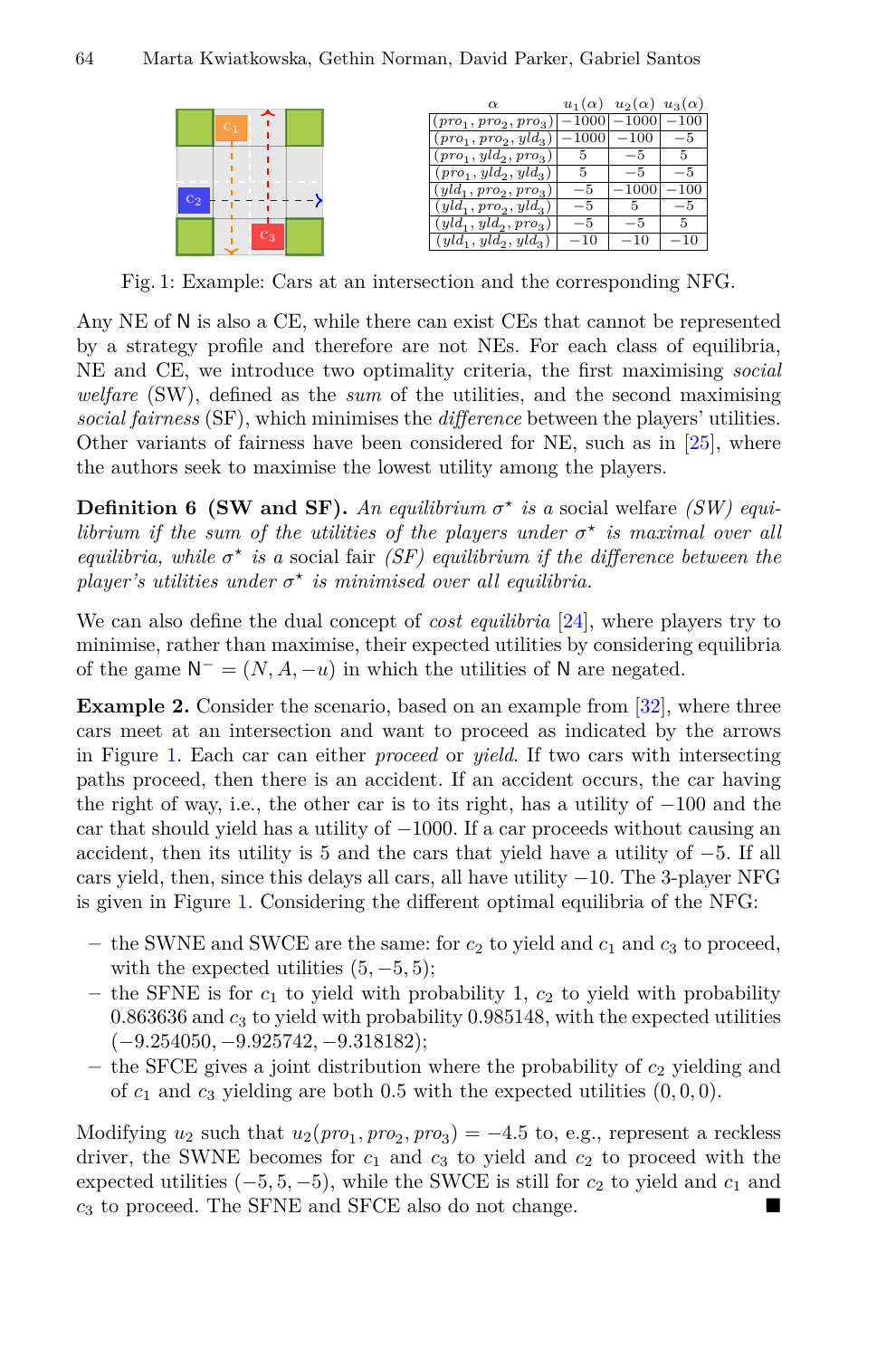**Algorithms for computing equilibria.** Before we give our algorithm to compute correlated equilibria, we briefly describe the approach of  $[21,24]$  $[21,24]$  $[21,24]$  for Nash equilibria computation that this paper builds upon. Finding NE in two-player NFGs is in the class of *linear complementarity* problems (LCPs) and we follow the algorithm presented in [\[24](#page-18-0)], which reduces the problem to SMT via labelled polytopes [\[28](#page-18-7)] by considering the regions of the strategy profle space, iteratively reducing the search space as positive probability assignments are found and added as restrictions on this space. To fnd SWNE and SFNE, we can enumerate all NE and then fnd the optimal NE.

When there are more than two players, computing NE values becomes a more complex task, as fnding NE within a given support no longer reduces to a linear programming (LP) problem. In [\[21](#page-17-2)] we presented an algorithm using support enumeration [[31](#page-18-8)], which exhaustively examines all sub-regions, i.e., supports, of the strategy profle space, one at a time, checking whether that sub-region contains NEs. For each support, fnding SWNE can be reduced to a *nonlinear programming problem* [\[21\]](#page-17-2). This nonlinear programming problem can be modifed to fnd SFNE in each support, similarly to how the LP problem for SWCEs is modifed to fnd SFCEs below.

In the case of CE we can first find a joint strategy for the players, i.e., a distribution over the action tuples, which, as explained above, can then be mapped to a correlated profle. A SWCE can be found by solving the following LP problem. Maximise:  $\sum_{i \in N} \sum_{\alpha \in A} u_i(\alpha) \cdot p_\alpha$  subject to:

<span id="page-6-0"></span>
$$
\sum_{\alpha_{-i} \in A_{-i}} (u_i(\alpha_{-i}[a_i]) - u_i(\alpha_{-i}[a'_i])) \cdot p_{\alpha_{-i}[a_i]} \ge 0
$$
\n(1)

$$
0 \leqslant p_{\alpha} \leqslant 1 \tag{2}
$$

$$
\sum_{\alpha \in A} p_{\alpha} = 1 \tag{3}
$$

for all  $i \in N$ ,  $\alpha \in A$ ,  $a_i, a'_i \in A_i$ ,  $\alpha_{-i} \in A_{-i}$  where  $A_{-i} \stackrel{\text{def}}{=} {\alpha_{-i} \mid \alpha \in A}$ . The variables  $p_{\alpha}$  represent the probability of the joint strategy corresponding to the correlated profle selecting the action-tuple *α*. The above LP has *|A|* variables, one for each action-tuple, and  $\sum_{i \in N} (|A_i|^2 - |A_i|) + |A| + 1$  constraints. Computation of SFCE can be reduced to the following optimisation problem. Minimise  $p^{\max} - p^{\min}$  subject to: ([1\)](#page-6-0), ([2](#page-6-0)) and ([3\)](#page-6-0) together with:

<span id="page-6-1"></span>
$$
p^i = \sum_{\alpha \in A} p_\alpha \cdot u_i(\alpha) \tag{4}
$$

$$
(\wedge_{m\in N}p^{i}\geqslant p^{m})\to(p^{\max}=p^{i})
$$
\n(5)

$$
(\wedge_{m\in N}p^i\leqslant p^m)\to(p^{\min}=p^i)
$$
\n(6)

for all  $i \in N$ ,  $m \neq i$ ,  $\alpha \in A$ ,  $a_j$ ,  $a_l \in A_i$ ,  $\alpha_{-i} \in A_{-i}$ . Again, the variables  $p_{\alpha}$  in the program represent the probability of the players playing the joint action  $\alpha$ . The constraint  $(4)$  $(4)$  requires  $p<sup>i</sup>$  to equal the utility of player *i*. The constraints [\(5\)](#page-6-1) and [\(6](#page-6-1)) set  $p^{\max}$  and  $p^{\min}$  as the maximum and minimum values within the utilities of the players, respectively. Given we use the constraints  $(1)$  $(1)$ ,  $(2)$  $(2)$  and [\(3\)](#page-6-0), we start with the same number of variables and constraints as needed to compute SWCEs and incur an additional  $|N|+2$  variables and  $3 \cdot |N|$  constraints.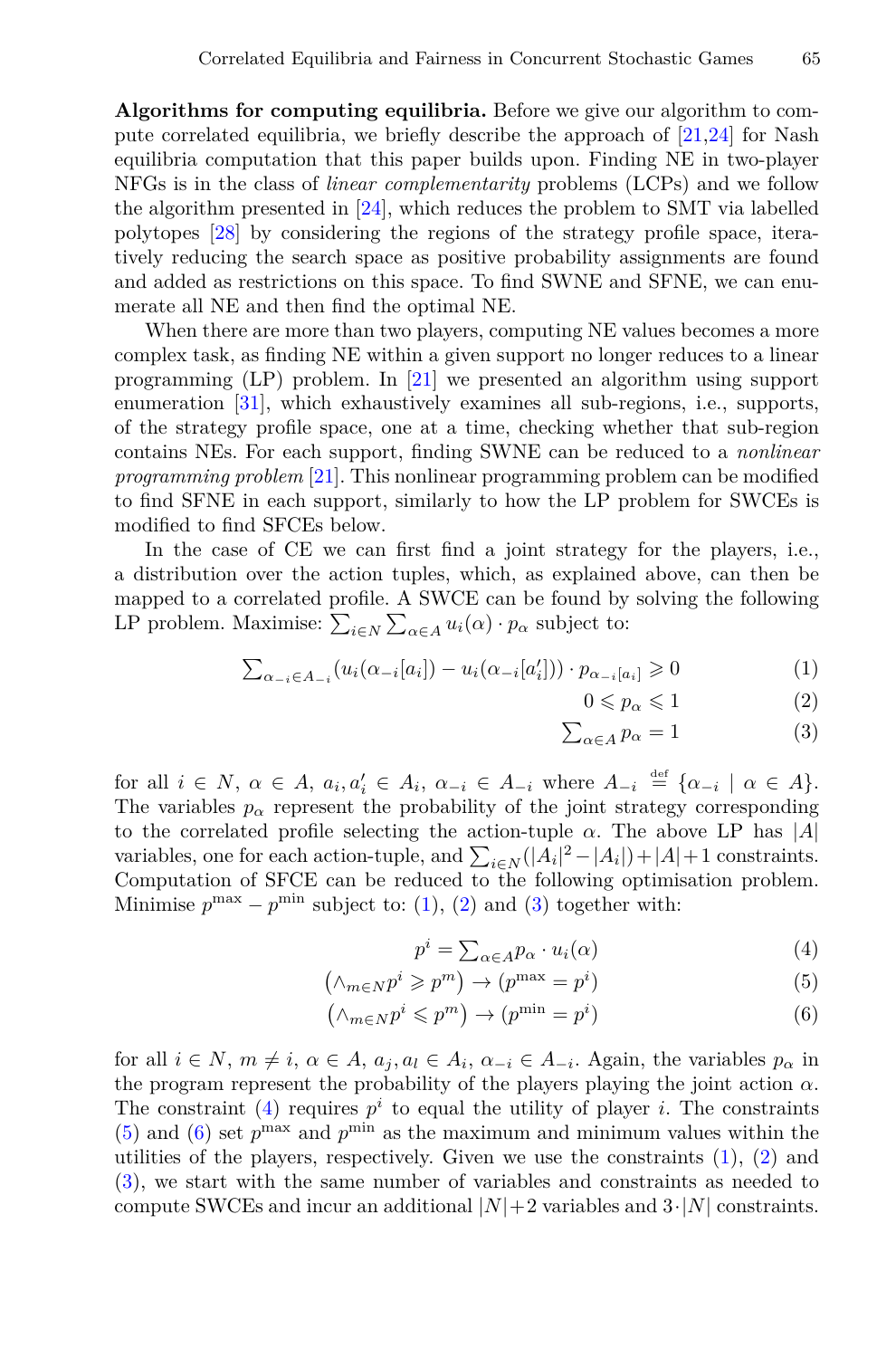<span id="page-7-0"></span>

| Game               | Players        | $ A_i $        | A     | NE            |       | CЕ               |      |
|--------------------|----------------|----------------|-------|---------------|-------|------------------|------|
|                    |                |                |       | Supports      | SW    | SW               | SF   |
|                    |                | $\overline{4}$ | 16    | 225           | 0.07  | 0.02             | 0.08 |
|                    |                | 6              | 36    | 3,969         | 0.1   | 0.02             | 0.1  |
| Majority voting    | $\overline{2}$ | 8              | 64    | 65,025        |       | 0.4 0.03         | 0.3  |
| games              |                | 10             |       | 100 1,046,529 |       | 5.8 0.07         | 0.7  |
|                    | 3              | 3              | 27    | 343           |       | 1.2 0.07         | 0.1  |
|                    |                | 4              | 81    | 3,375         |       | 25.8 0.08        | 0.3  |
| Covariant<br>games |                | 3              | 27    | 343           |       | 8.7 0.08         | 1.7  |
|                    | 3              | 4              | 81    | 3.375         | 598.5 | 0.08             | 2.9  |
|                    | 8              | $\overline{2}$ | 256   | 6,561         | TO    | $0.\overline{3}$ | TO   |
|                    |                | 3              | 6,561 | 5,764,801     | TО    | 22.8             | TО   |
|                    | 10             | $\overline{2}$ | 1.024 | 59.049        | TО    | $1.2\,$          | ΓО   |

Table 1: Times (s) for synthesis of equilibria in NFGs (timeout 30 mins).

**Implementation.** To fnd SWNE or SFNE of two-player NFGs, we adopt a similar approach to [\[24](#page-18-0)], using labelled polytopes to characterise and fnd NE values through a reduction to SMT in both  $Z3$  [\[13](#page-17-10)] and Yices [[14\]](#page-17-11). As an optimised precomputation step, when possible we also search for and flter out *dominated strategies*, which speeds up the computation and reduces solver calls.

For NFGs with more than two players, solving the nonlinear programming problem based on support enumeration has been implemented in [\[21](#page-17-2)] using a combination of the SMT solver Z3 [[13\]](#page-17-10) and the nonlinear optimisation suite Ipopt [\[38](#page-18-9)]. To mitigate the ineffciencies of an SMT solver for such problems, we used Z3 to flter out unsatisfable support assignments with a timeout and then Ipopt is called to fnd SWNE values using an interior-point flter line-search algorithm [[39\]](#page-18-10). To speed up the overall computation, the support assignments are analysed in parallel. Computing SFNE increases the complexity of the nonlinear program and, due to the ineffciency in this approach [[21\]](#page-17-2), we have not extended the implementation to compute SFNE.

As shown above, computing SWCE for NFGs reduces to solving an LP, and we implement this using either the optimisation solver Gurobi [[17\]](#page-17-12) or the SMT solver  $Z3$  [\[13](#page-17-10)]. In the case of SFCE, the constraints  $(5)$  $(5)$  and  $(6)$  $(6)$  include implications, and therefore the problem does not reduce directly to an LP. When using Z3, we can encode these constraints directly as it supports assertions that combine inequalities with logical implications, a feature that linear solvers such as Gurobi do not have. Section [5](#page-16-0) discusses implementing SFCE computation in Gurobi. Both solvers support the specifcation of *lower priority* or *soft* objectives, which makes it possible to have a consistent ordering for the players' payoffs in cases where multiple equilibria exist.

**Efficiency and scalability.** Table [1](#page-7-0) presents experimental results for solving a selection of NFGs randomly generated with GAMUT [\[29](#page-18-11)], using Gurobi for SWCE and NE of two-player NFGs, Z3 for SFCE and both Ipopt and Z3 for NFGs of more than two players, and running on a 2.10GHz Intel Xeon Gold with 32GB of JVM memory. For each instance, Table [1](#page-7-0) lists the number of players, actions for each player, joint actions and supports that need to be enumerated when fnding NE, as well as the time to fnd SWNEs, SWCEs and SFCEs (the time for fnding SFNEs of two-player games is the same as for SWNEs). As the results demonstrate, due to a simpler problem being solved and the fact that we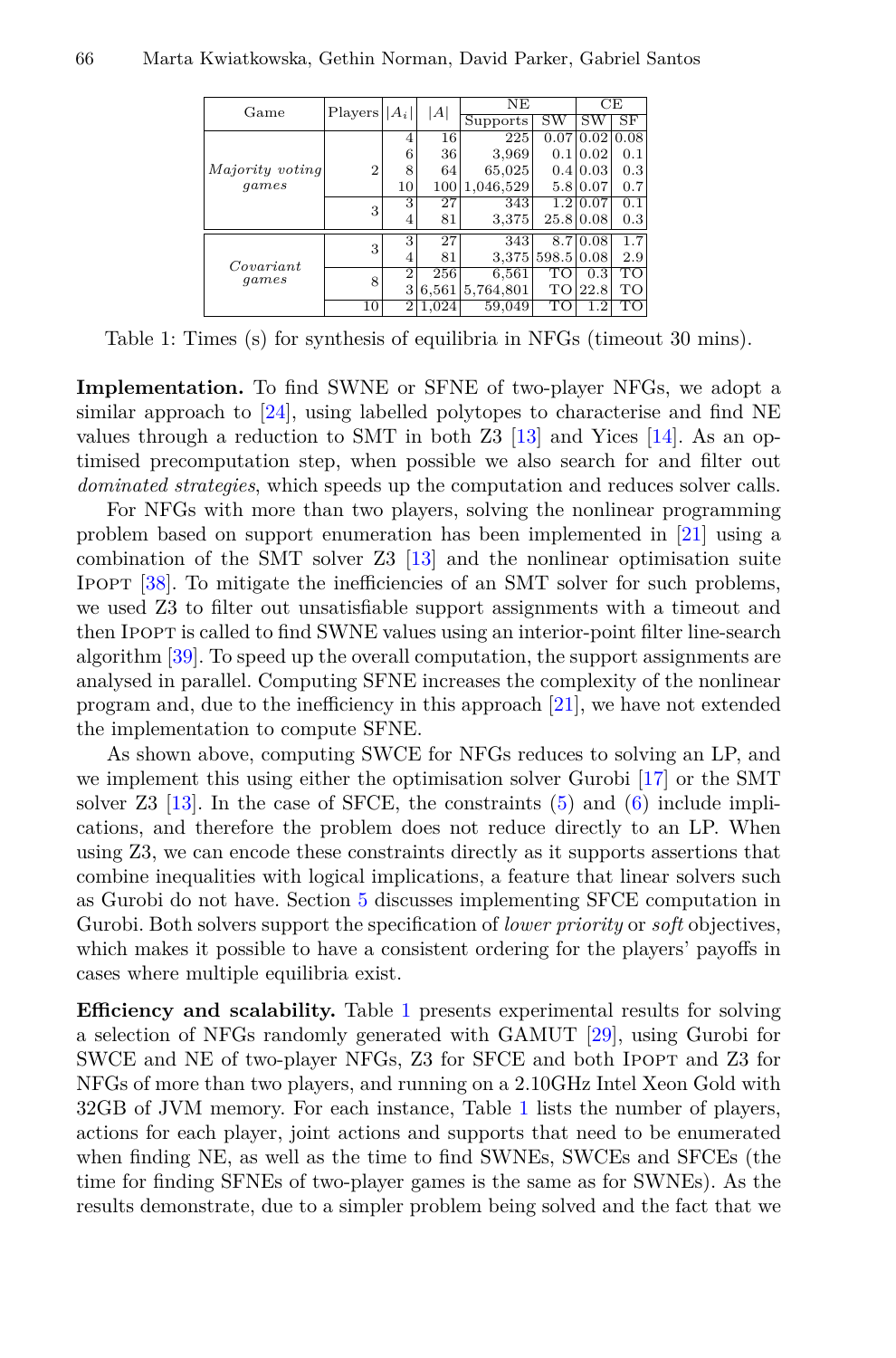do not need to enumerate the solutions, computing CEs scales far better than NEs as the number of players and actions increases. Finding NEs in games with more than two players is particularly hard as the constraints are nonlinear. We also see that SFCE computation is slower than SWCE, which is caused by the additional variables and constraints required when fnding SFCE and using Z3 rather than Gurobi for the solver.

# **3 Concurrent Stochastic Games**

We now further develop our approach to support concurrent stochastic games (CSGs) [\[36](#page-18-12)], in which players repeatedly make simultaneous action choices that cause the game's state to be updated probabilistically. We extend the previously introduced defnitions of optimal equilibria to such games, focusing on subgameperfect equilibria, which are equilibria in every state of a CSG. We then present algorithms to reason about and synthesise such equilibria.

<span id="page-8-0"></span>**Defnition 7 (Concurrent stochastic game).** *A* concurrent stochastic multiplayer game *(CSG)* is a tuple  $G = (N, S, \overline{S}, A, \Delta, \delta, AP, L)$  where:

- $-N = \{1, \ldots, n\}$  *is a finite set of players;*
- $− S$  *is a finite set of states and*  $\overline{S} \subseteq S$  *is a set of initial states;*
- **–** *A* = (*A*<sup>1</sup> *∪ {⊥}*)*× · · · ×*(*A<sup>n</sup> ∪ {⊥}*) *and A<sup>i</sup> is a fnite set of actions available*
- *to player*  $i \in N$  *and*  $\perp$  *is an idle action disjoint from the set*  $\cup_{i=1}^{n} A_i$ ;
- $-$  *∆*: *S* → 2<sup>*∪*<sub>*i*=1</sub>*A*<sub>*i*</sub></sup> *is an action assignment function*;
- $\delta$ :  $(S \times A) \rightarrow Dist(S)$  *is a (partial) probabilistic transition function;*
- $-$  *AP is a set of atomic propositions and*  $L: S \rightarrow 2^{AP}$  *is a labelling function.*

For the remainder of this section we fx a CSG G as in Defnition [7](#page-8-0). The game G starts in one of its initial states  $\bar{s} \in \bar{S}$  and, supposing G is in a state *s*, then each player *i* of G chooses an action from the set that are available, defned as  $A_i(s) \stackrel{\text{def}}{=} \Delta(s) \cap A_i$  if  $\Delta(s) \cap A_i$  is non-empty and  $A_i(s) \stackrel{\text{def}}{=} {\{\perp\}}$  otherwise. Supposing each player chooses  $a_i$ , then the game transitions to state  $s'$  with probability  $\delta(s,(a_1,\ldots,a_n))$ . To enable quantitative analysis of **G** we augment it with *reward structures*, which are tuples  $r = (r_A, r_S)$  of an action reward function  $r_A: S \times A \to \mathbb{R}$  and state reward function  $r_S: S \to \mathbb{R}$ .

A *path* of G is a sequence  $\pi = s_0 \xrightarrow{\alpha_0} s_1 \xrightarrow{\alpha_1} \cdots$  where  $s_k \in S$ ,  $\alpha_k =$  $(a_1^k, \ldots, a_n^k) \in A, a_i^k \in A_i(s_k)$  for  $i \in N$  and  $\delta(s_k, \alpha_k)(s_{k+1}) > 0$  for all  $k \geq$ 0. We denote by *FPaths*G*,s* and *IPaths*G*,s* the sets of fnite and infnite paths starting in state *s* of G respectively and drop the subscript *s* when considering all fnite and infnite paths of G. As for NFGs, we can defne *strategies* of G that resolve the choices of the players. Here, a strategy for player *i* is a function  $\sigma_i$ :  $FPaths_{\mathsf{G}} \rightarrow Dist(A_i \cup \{\perp\})$  such that, if  $\sigma_i(\pi)(a_i) > 0$ , then  $a_i \in A_i(last(\pi))$ where  $last(\pi)$  is the final state of  $\pi$ . Furthermore, we can define strategy profiles, correlated profles and joint strategies analogously to Defnitions [2](#page-3-0) and [3](#page-3-1).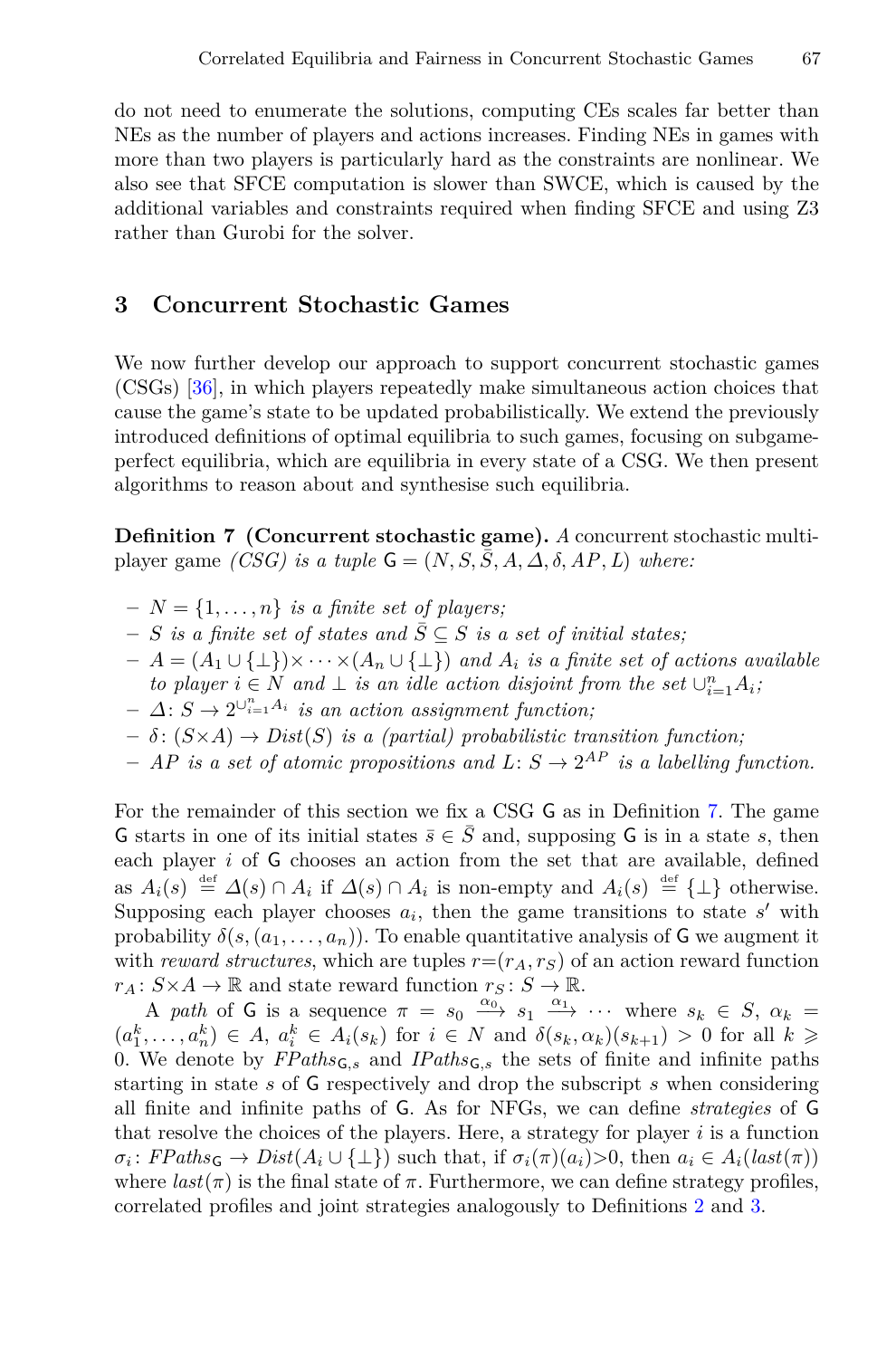The utility of a player *i* of G is defined by a random variable  $X_i$ :  $\text{ }$   $\text{ }$  $\text{ }$  $\text{ }$  $\text{ }$  $\text{ }$  $\text{ }$  $\text{ }$  $\text{ }$  $\text{ }$  $\text{ }$  $\text{ }$  $\text{ }$  $\text{ }$  $\text{ }$  $\text{ }$  $\text{ }$  $\text{ }$  $\text{ }$  $\text{ }$  $\text{ }$  $\text{ }$  $\text{ }$   $\text{ }$  $\text{$ over infinite paths. For a profile<sup>[4](#page-9-0)</sup>  $\sigma$  and state *s*, using standard techniques [[20\]](#page-17-13), we can construct a probability measure  $Prob^{\sigma}_{\mathsf{G},s}$  over the paths with initial state *s* corresponding to  $\sigma$ , denoted  $\text{IPaths}_{\mathsf{G},s}^{\sigma}$  and the expected value  $\mathbb{E}_{\mathsf{G},s}^{\sigma}(X_i)$  of player *i*'s utility from *s* under *σ*. Given utilities  $X_1, \ldots, X_n$  for all the players of G, we can then defne NE and CE (see Defnition [5](#page-4-0)) as well as the restricted classes of SW and SF equilibria as for NFGs (see Definition [6](#page-5-1)). Following  $[24,21]$  $[24,21]$  $[24,21]$  $[24,21]$ , we focus on *subgame-perfect* equilibria [[30\]](#page-18-13), which are equilibria in *every state* of G.

**Nonzero-sum properties.** As in [[24\]](#page-18-0) (for two-player CSGs) and [\[21](#page-17-2)] (for *n*player CSGs) we can specify equilibria-based properties using temporal logic. For simplicity, we restrict attention to nonzero-sum properties without nesting, allowing for the specifcation of NE and CE against either SW or SF optimality.

<span id="page-9-1"></span>**Defnition 8 (Nonzero-sum specifcations).** *The syntax of nonzero-sum specifcations θ for CSGs is given by the grammar:*

$$
\begin{aligned}\n\phi &:= \langle \langle \mathbb{C} \rangle \rangle (\star_1, \star_2)_{\text{opt} \sim x}(\theta) \\
\theta &:= \mathbb{P}[\psi] + \cdots + \mathbb{P}[\psi] \mid \mathbb{R}^r[\rho] + \cdots + \mathbb{R}^r[\rho] \\
\psi &:= \mathbb{X} \mathsf{a} \mid \mathsf{a} \mathbb{U}^{\leq k} \mathsf{a} \mid \mathsf{a} \mathbb{U} \mathsf{a} \\
\rho &:= \mathbb{I}^{=k} \mid \mathbb{C}^{\leq k} \mid \mathbb{F} \mathsf{a}\n\end{aligned}
$$

*where*  $\mathbb{C} = C_1: \cdots: C_m, C_1, \ldots, C_m$  *are coalitions of players such that*  $C_i \cap C_j = \emptyset$ for all  $1 \leq i \neq j \leq m$  and  $\bigcup_{i=1}^{m} C_i = N$ ,  $(\star_1, \star_2) \in {\text{NE}, \text{CE}} \times {\text{SW}, \text{SF}}$ , opt  $\in$  ${\min \, \max \,}$ ,  $\sim \in \{ \leq \, \leq \, \leq \, \geq \}$ ,  $x \in \mathbb{Q}$ , *r is a reward structure,*  $k \in \mathbb{N}$  *and* a *is an atomic proposition.*

The nonzero-sum formulae of Definition [8](#page-9-1) extend the logic of in  $[24,21]$  $[24,21]$  in that we can now specify the type of equilibria, NE or CE, and optimality criteria, SW or SF. A probabilistic formula  $\langle\langle C_1:\cdots:C_m\rangle\rangle(\star_1,\star_2)_{\max\sim x}$  (P[ $\psi_1$ ]+···+P[ $\psi_m$ ]) is true in a state if, when the players form the coalitions  $C_1, \ldots, C_m$ , there is a subgame-perfect equilibrium of type  $\star_1$  meeting the optimality criterion  $\star_2$  for which the *sum* of the values of the objectives  $P[\psi_1], \ldots, P[\psi_m]$  for the coalitions  $C_1, \ldots, C_m$  satisfies  $\sim x$ . The objective  $\psi_i$  of coalition  $C_i$  is either a next (X a), bounded until ( $a_1$  U<sup> $\leq k$ </sup>  $a_2$ ) or until ( $a_1$  U  $a_2$ ) formula, with the usual equivalences, e.g., F a *≡* true U a.

For a reward formula  $\langle\langle C_1:\cdots:C_m\rangle\rangle(\star_1,\star_2)_{\text{opt}\sim x}(\mathbf{R}^{r_1}[\rho_1]+\cdots+\mathbf{R}^{r_m}[\rho_m])$  the meaning is similar; however, here the objective of coalition  $C_i$  refers to a reward formula  $\rho_i$  with respect to reward structure  $r_i$  and this formula is either a bounded instantaneous reward  $(\mathbf{I}^{=k})$ , bounded accumulated reward  $(\mathbf{C}^{\leq k})$  or reachability reward (F a).

For formulae of the form  $\langle\langle C_1:\cdots:C_m\rangle\rangle(\star_1,\star_2)_{\min\sim x}(\theta)$ , the dual notions of cost equilibria are considered. We also allow *numerical* queries of the form  $\langle\langle C_1:\cdots:C_m\rangle\rangle_{\langle x_1,x_2\rangle_{\text{opt}=2}}(\theta)$ , which return the sum of the optimal subgameperfect equilibrium's values.

<span id="page-9-0"></span><sup>4</sup> We can also construct such a probability measure and expected value given a correlated profle or joint strategy.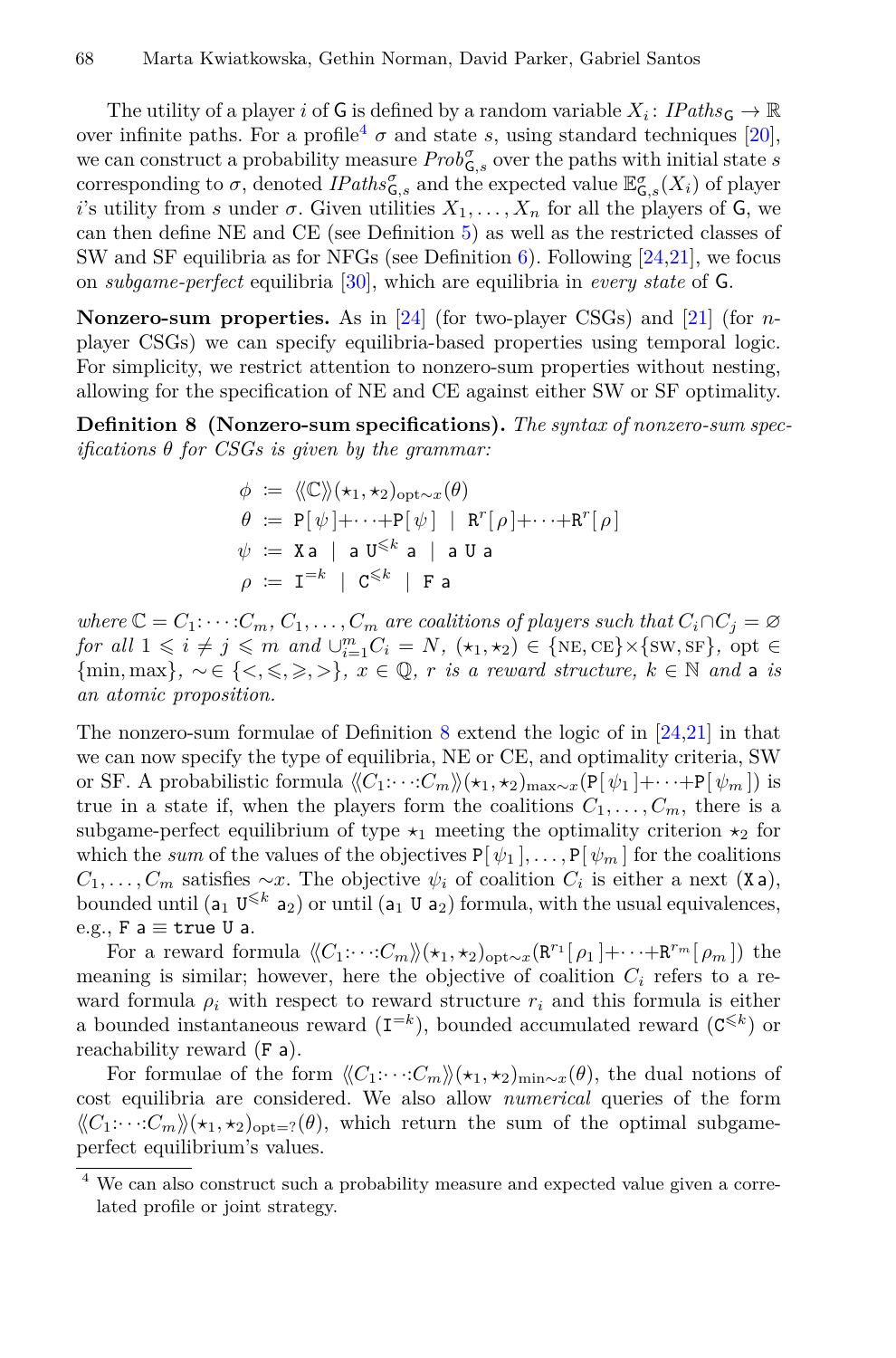**Model checking nonzero-sum specifcations.** Similarly to [[24,](#page-18-0)[21](#page-17-2)], to allow model checking of nonzero-sum properties we consider a restricted class of CSGs. We make the following assumption, which can be checked using graph algorithms with time complexity quadratic in the size of the state space [[1\]](#page-17-14).

**Assumption 1.** For each subformula  $P[a_1 \cup a_2]$ *, a state labelled*  $\neg a_1 \vee a_2$  *is reached with probability 1 from all states under all strategy profles and correlated profles. For each subformula* R *r* [ F a ]*, a state labelled* a *is reached with probability 1 from all states under all strategy profles and correlated profles.*

We now show how to compute the optimal values of a nonzero-sum formula  $\phi = \langle C_1: \cdots: C_m \rangle \langle \star_1, \star_2 \rangle_{\text{opt} \sim x}(\theta)$  when opt = max. The case when opt = min can be computed by negating all utilities and maximising.

The model checking algorithm broadly follows those presented in[[24,](#page-18-0)[21\]](#page-17-2), with the diferences described below. The problem is reduced to solving an *m*-player *coalition game*  $G^c$  where  $C = \{C_1, \ldots, C_m\}$  and the choices of each player *i* in  $G^c$ correspond to the choices of the players in coalition  $C_i$  in  $\mathsf{G}$ . Formally, we have the following definition in which, without loss of generality, we assume  $\mathcal C$  is of the form  $\{\{1, \ldots, n_1\}, \{n_1+1, \ldots, n_2\}, \ldots, \{n_{m-1}+1, \ldots, n_m\}\}\$ and let *jc* denote player *j*'s position in its coalition.

**Definition 9 (Coalition game).** *For CSG*  $G = (N, S, \overline{S}, A, \Delta, \delta, AP, L)$  *and partition*  $\mathcal{C} = \{C_1, \ldots, C_m\}$  *of the players into m coalitions, we define the* coali- $\mathbf{G}^{\mathcal{C}} = (\{1, \ldots, m\}, S, \bar{S}, A^{\mathcal{C}}, \Delta^{\mathcal{C}}, \delta^{\mathcal{C}}, AP, L)$  *as an m-player CSG where:* 

- $A^c = (A_1^c \cup \{\bot\}) \times \cdots \times (A_m^c \cup \{\bot\})$
- $A_i^{\mathcal{C}} = (\prod_{j \in C_i} (A_j \cup \{\bot\}) \setminus \{(\bot, \dots, \bot)\})$  for all  $1 \leq i \leq m$ ;
- $-$  for any  $s \in S$  and  $1 \leqslant i \leqslant m \colon a^C_i \in \varDelta^{\mathcal{C}}(s)$  if and only if either  $\varDelta(s) \cap A_j = \varnothing$  $\alpha_i^C(j_c) = \bot$  *or*  $a_i^C(j_c) \in \Delta(s)$  *for all*  $j \in C_i$ ;
- $-$  for any  $s \in S$  and  $(a_1^C, ..., a_m^C) \in A^C$ :  $\delta^C(s, (a_1^C, ..., a_m^C)) = \delta(s, (a_1, ..., a_n))$ where for  $i \in M$  and  $j \in C_i$  if  $a_i^C = \perp$ , then  $a_j = \perp$  and otherwise  $a_j = a_i^C(j_c)$ .

If all the objectives in *θ* are fnite-horizon, *backward induction* [[35](#page-18-14)[,27](#page-18-5)] can be applied to compute (precise) optimal equilibria values with respect to the criterion *⋆*<sup>2</sup> and equilibria type *⋆*1. On the other hand, if all the objectives are infnitehorizon, *value iteration* [\[9](#page-17-15)] can be used to approximate optimal equilibria values and, when there is a combination of objectives, the game under study is modifed in a standard manner to make all objectives infnite-horizon.

Backward induction and value iteration over the CSG  $\mathsf{G}^{\mathcal{C}}$  both work by iteratively computing new values for each state *s* of G *C* . The values for each state, in each iteration, are found by computing optimal equilibria values of an NFG N whose utility function is derived from the outgoing transition probabilities from *s* in the CSG and the values computed for successor states of *s* in the previous iteration. The diference here, with respect to [[21](#page-17-2)], is that the NFGs are solved for the additional equilibria and optimality conditions considered in this paper, which we compute using the algorithms presented in Section [2](#page-3-2).

**Algorithm for probabilistic until.** Because of space limitations, we only present here the details of value iteration for (unbounded) probabilistic until, i.e.,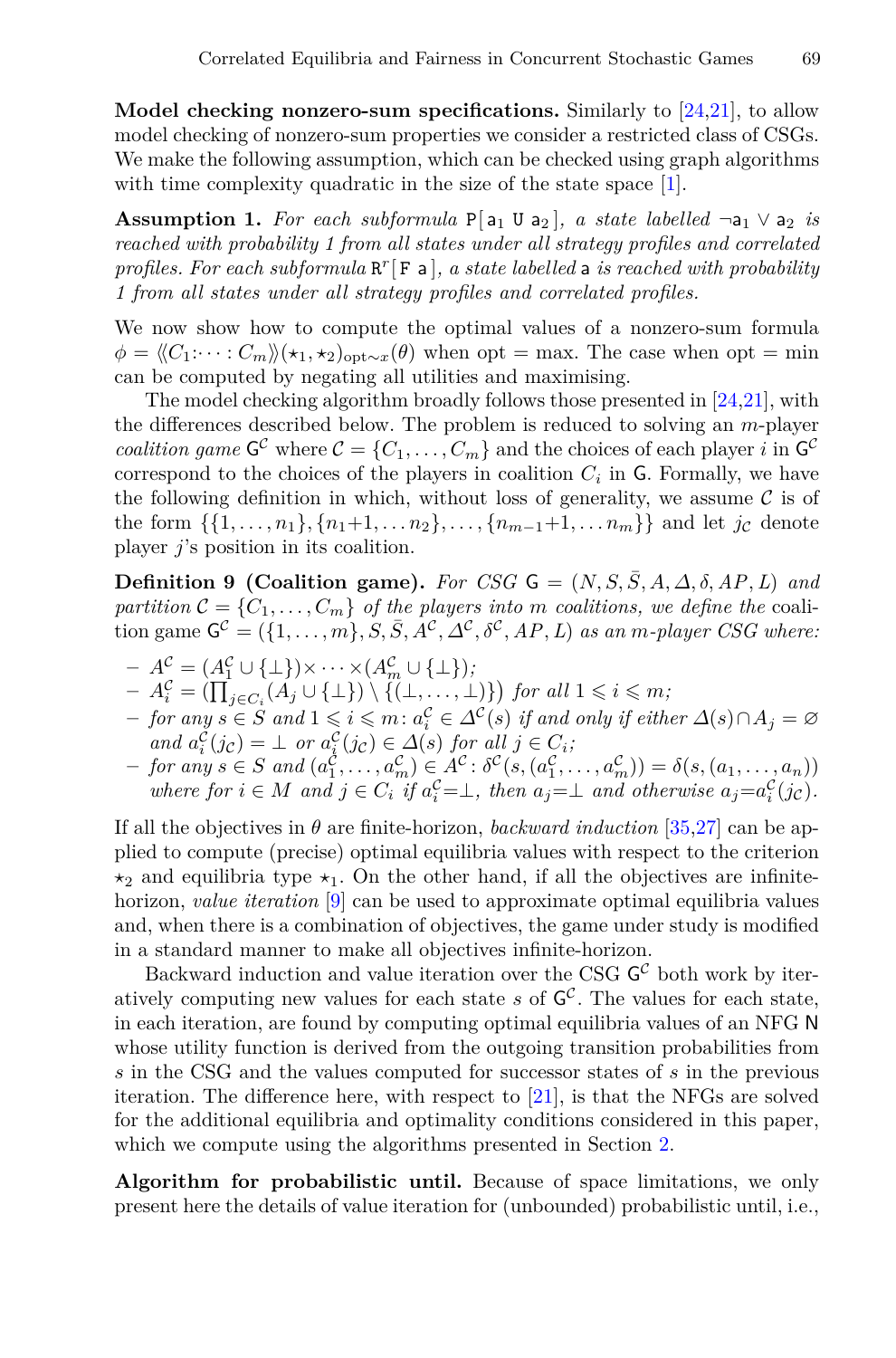for  $\phi = \langle\!\langle C_1: \cdots: C_m \rangle\!\rangle, \langle \star_1, \star_2 \rangle_{\max \sim x}(\theta)$  where  $\theta = \texttt{P}[\mathsf{a}_1^1 \cup \mathsf{a}_2^1] + \cdots + \texttt{P}[\mathsf{a}_1^m \cup \mathsf{a}_2^m]$ . The complete model checking algorithm can be found in [\[23](#page-18-1)].

Following [[21\]](#page-17-2), we use  $V_{\mathcal{G}}c(s, \star_1, \star_2, \theta, n)$  to denote the vector of computed values, at iteration *n*, in state *s* of  $G^C$  for optimality criterion  $\star_2$  (SW or SF), equilibria type  $\star_1$  (NE or CE) and (until) objectives  $\theta$ . We also use  $\mathbf{1}_m$  and  $\mathbf{0}_m$ to denote a vector of size *m* whose entries all equal to 1 or 0, respectively. For any set of states *S ′* , atomic proposition a and state *s* we let *ηS′* (*s*) equal 1 if *s*  $\in$  *S'* and 0 otherwise, and *η*<sub>a</sub>(*s*) equal 1 if **a**  $\in$  *L*(*s*) and 0 otherwise.

Each step of value iteration also keeps track of two sets  $D, E \subseteq M$ , where  $M = \{1, \ldots, m\}$  are the players of  $G^{\mathcal{C}}$ . We use *D* for the subset of players that have already reached their goal (by satisfying  $a_2^i$ ) and *E* for the players who can no longer can satisfy their goal (having reached a state that fails to satisfy  $a_1^i$ ). It can then be ensured that their payoffs no longer change and are set to 1 or 0, respectively. In these cases, we efectively consider a modifed game where, although the payofs for these players are set, we still need to take their strategies into account in order to guarantee an optimal equilibrium.

Optimal values for all states  $s$  in the CSG  $\mathsf{G}^{\mathcal{C}}$  can be computed as the following limit:  $V_{\mathsf{G}^{\mathcal{C}}}(s, \star_1, \star_2, \theta) = \lim_{n \to \infty} V_{\mathsf{G}^{\mathcal{C}}}(s, \star_1, \star_2, \theta, n)$ , where  $V_{\mathsf{G}^{\mathcal{C}}}(s, \star_1, \star_2, \theta, n) =$  $V_{\mathsf{G}^{\mathcal{C}}}(s, \star_1, \star_2, \emptyset, \emptyset, \emptyset, n)$  and, for any  $D, E \subseteq M$  such that  $D \cap E = \emptyset$ :

$$
\mathtt{V}_{\mathsf{G}^{\mathcal{C}}}(s,\star_1,\star_2,D,E,\theta,n)=\left\{\begin{array}{ll}(\eta_D(1),\ldots,\eta_D(m))&\text{if }D\cup E=M\\(\eta_{\mathsf{a}_2^1}(s),\ldots,\eta_{\mathsf{a}_2^m}(s))&\text{else if }n=0\\ \mathtt{V}_{\mathsf{G}^{\mathcal{C}}}(s,\star_1,\star_2,D\cup D',E,\theta,n)&\text{else if }D'\neq\varnothing\\ \mathtt{V}_{\mathsf{G}^{\mathcal{C}}}(s,\star_1,\star_2,D,E\cup E',\theta,n)&\text{else if }E'\neq\varnothing\\ \mathtt{val}(\mathsf{N},\star_1,\star_2)&\text{otherwise}\end{array}\right.
$$

where  $D' = \{l \in M \setminus (D \cup E) \mid a_2^l \in L(s)\}, E' = \{l \in M \setminus (D \cup E) \mid a_1^l \notin E\}$  $L(s)$  and  $s \in L(a_2^l)$ } and  $val(\mathsf{N}, \star_1, \star_2)$  equals optimal values of the NFG  $\mathsf{N} =$  $(M, A^c, u)$  with respect to the criterion  $\star_2$  and of equilibria type  $\star_1$  in which for any  $1 \leq l \leq m$  and  $\alpha \in A^c$ :

$$
u_l(\alpha) = \begin{cases} 1 & \text{if } l \in D \\ 0 & \text{else if } l \in E \\ \sum_{s' \in S} \delta^{\mathcal{C}}(s, \alpha)(s') \cdot v_{n-1}^{s', l} & \text{otherwise} \end{cases}
$$

and  $(v_{n-1}^{s',1}, v_{n-1}^{s',2}, \ldots, v_{n-1}^{s',m}) = V_{\mathsf{G}^{\mathcal{C}}}(s', \star_1, \star_2, D, E, \theta, n-1)$  for all  $s' \in S$ .

Since this paper considers equilibria for any number of coalitions (in particular, for more than two), the above follows the algorithm of [\[21](#page-17-2)] in the way that it keeps track of the coalitions that have satisfied their objective  $(D)$  or can no longer do so  $(E)$ . By contrast the CSG algorithm of  $[24]$  $[24]$  was limited to two coalitions, which enabled the exploitation of effcient MDP analysis techniques for such coalitions. As explained in [[21\]](#page-17-2), in such a scenario we cannot reduce the analysis from an *n*-coalition game to an  $(n-1)$ -coalition game, as otherwise we would give one of the remaining coalitions additional power (the action choices of the coalition that has satisfed their objective or can no longer do so), which would therefore give this coalition an advantage over the other coalitions.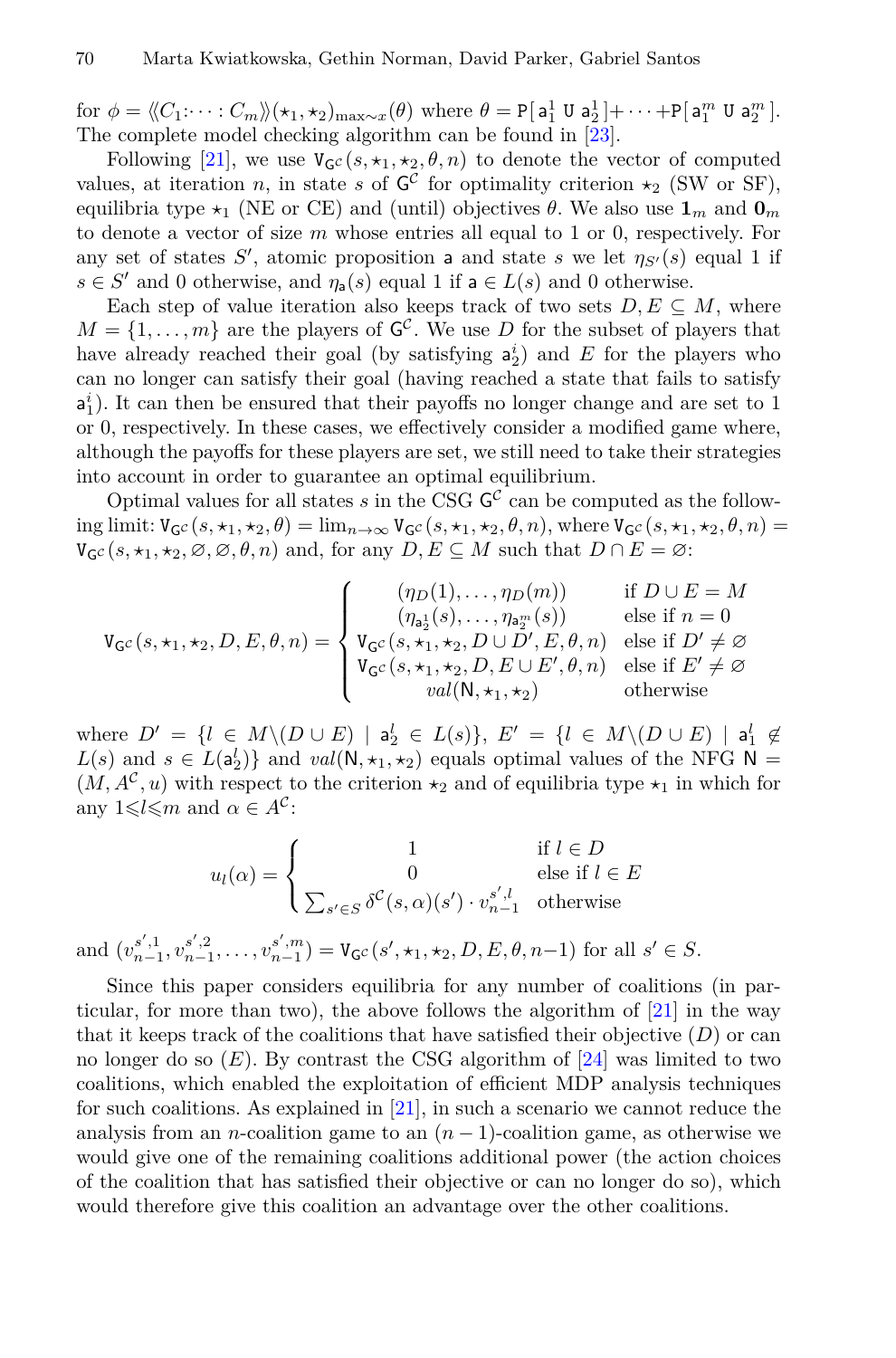**Strategy synthesis.** As in [[24](#page-18-0)[,21](#page-17-2)] we can extend the model checking algorithm to perform *strategy synthesis*, generating a witness (i.e., a profle or joint strategy) representing the corresponding optimal equilibrium. This is achieved by storing the profle or joint strategy for the NFG solved in each state. Both the profles and joint strategies require fnite memory and are probabilistic. Memory is required as choices change after a path formula becomes true or a target is reached and to keep track of the step bound in fnite-horizon properties. Randomisation is required for both NE and CE of NFGs.

**Correctness and complexity.** The correctness of the algorithm follows directly from [[24](#page-18-0)[,21](#page-17-2)], as changing the class of equilibria or optimality criterion does not change the proof. The complexity of the algorithm is linear in the formula size and value iteration requires fnding optimal NE or CE for an NFG in each state of the model. Computing NEs of an NFG with two (or more) players is PPADcomplete [[12,](#page-17-16)[11\]](#page-17-17), while fnding optimal CEs of an NFG is in P [\[15\]](#page-17-18).

# **4 Case Studies and Experimental Results**

We have developed an implementation of our techniques for equilibria synthesis on CSGs, described above, building on top of the PRISM-games [\[22](#page-17-1)] model checker. Our implementation extends the tool's existing support for construction and analysis of CSGs, which is contained within its sparse matrix based "explicit" engine written in Java. We have considered a range of CSG case studies (supplementary material can be found at  $[40]$ . Below, we summarise the efficiency and scalability of our approach, again running on a 2.10GHz Intel Xeon Gold with 32GB JVM memory, and then describe our fndings on individual case studies.

**Efficiency and scalability.** Table [2](#page-13-0) summarises the performance of our implementation on the case studies that we have considered. It shows the statistics for each CSG, and the time taken to build it and perform equilibria synthesis, for several different variants (NE vs. CE, SW vs. SF). Comparing the efficiency of synthesising SWNE and SWCE, we see that the latter is typically much faster. For two-player NE, the social fairness variant is no more expensive to compute as we enumerate all NEs. For CE, which uses Z3 rather than Gurobi for fnding SF, we note that, although Z3 is able to fnd optimal equilibria, it is not primarily developed as an optimisation suite, and therefore generally performs poorly in comparison with Gurobi. The benefts of the social fair equilibria, in terms of the values yielded for individual players, are discussed in the in-depth coverage of the diferent case studies below.

**Aloha.** In this case study, introduced in [\[24](#page-18-0)], a number of users try to send packets using the slotted Aloha protocol. We suppose that each user has one packet to send and, in a time slot, if *k* users try and send their packet, then the probability that each packet is successfully sent is  $q/k$  where  $q \in [0, 1]$ . If a user fails to send a packet, then the number of slots it waits before resending the packet is set according to Aloha's exponential backoff scheme. The scheme requires that each user maintains a backof counter, which it increases each time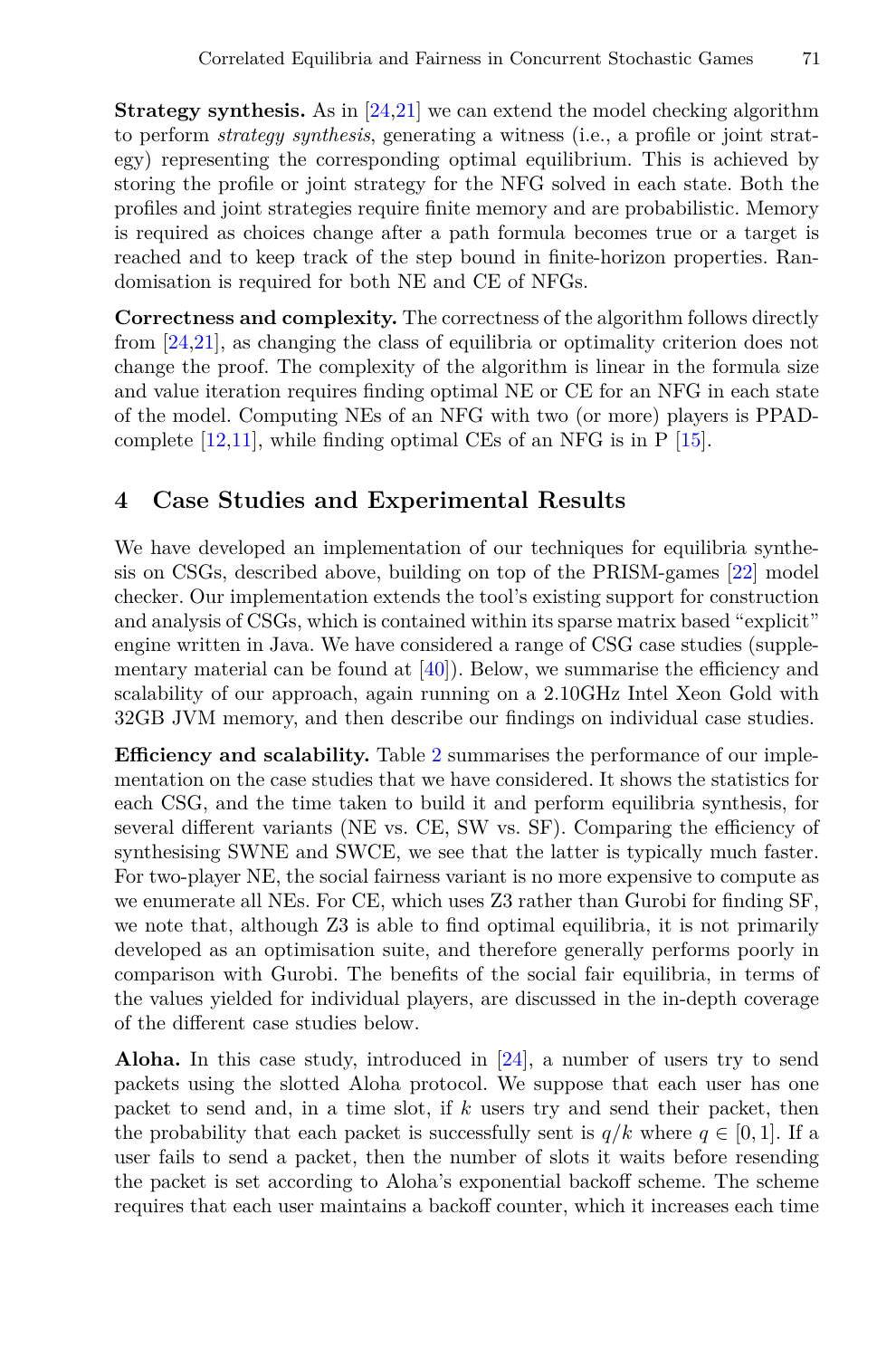<span id="page-13-0"></span>

| Case study & property                                                                                                               | Players $\star_1, \star_2$ |                                               | Param.   |         | CSG statistics      |               | Verif.                    |         |
|-------------------------------------------------------------------------------------------------------------------------------------|----------------------------|-----------------------------------------------|----------|---------|---------------------|---------------|---------------------------|---------|
| [parameters]                                                                                                                        |                            |                                               |          |         | values              | <b>States</b> | Trans.                    | time(s) |
| Aloha<br>$(\star_1,\star_2)_{\min}$ =? $(R^{time}$ [F s <sub>i</sub> ])<br>$[b_{max}, q]$                                           | $\overline{2}$             | NE, SW<br>CE, SW<br>$_{\rm NE, SF}$<br>CE, SF | 4,0.8    | 2,778   | 6,285               | 0.1           | 2.2<br>2.1<br>2.1<br>23.3 |         |
|                                                                                                                                     | 3                          | CE, SW<br>CE, SF                              | 4,0.8    | 107,799 | 355,734             | 3.0           | 80.1<br>114.6             |         |
|                                                                                                                                     | $\overline{4}$             | NE, SW<br>CE,SW                               | 2,0.8    | 68,689  | 161,904             | 1.9           | 1042.9<br>58.8            |         |
| Aloha<br>$(\star_1,\star_2)_{\text{max}=?}$ $(P_{\text{max}=?}[F \ s_i \wedge t \leq D])$<br>$[b_{max}, q, D]$                      | $\overline{4}$             | NE, SW<br>CE, SW                              | 2,0.8,8  | 159,892 | 388,133             | 3.9           | 1027.5<br>224.5           |         |
|                                                                                                                                     | 5                          | CE, SW<br>CE,SF                               | 2,0.8,8  |         | 1,797,742 5,236,655 | 54.5          | 4,936.8<br>TO             |         |
| Power control<br>$(\star_1,\star_2)_{\text{max} = ?}$ $(\mathbf{R}^r[\mathbf{F} \mathbf{e}_i])$<br>$ pow_{max}, e_{max}, q_{fail} $ | $\overline{2}$             | NE, SW<br>NE, SF<br>CE, SW                    | 8,40,0.2 | 32,812  | 260,924             | 1.2           | 564.5<br>566.3<br>177.9   |         |
|                                                                                                                                     | 3                          | CE, SW<br>CE, SF                              | 5,15,0.2 | 42,156  | 740,758             | $3.5\,$       | 147.0<br>TO               |         |
| Public good<br>$(\star_1,\star_2)_{\text{max}=?}$ $(R^c[T^{=r_{max}}])$<br>$[f, r_{max}]$                                           | 3                          | NE, SW<br>CE, SW                              | 2.5,3    | 16,202  | 35,884              | 0.8           | 27.5<br>1.9               |         |
|                                                                                                                                     | 4                          | NE, SW<br>CE, SW                              | 3,3      | 391,961 | 923,401             | 13.0          | 71.9<br>35.3              |         |
|                                                                                                                                     | 5                          | CE, SW                                        | 4,2      | 59,294  | 118,342             | 3.1           | 5.2                       |         |
| <i>Investors</i><br>$(\star_1, \star_2)_{\text{max} = ?}$ $(\mathbf{R}^{prof}[\mathbf{F} \text{ cin}_i])$<br>$[p_{bar}, months]$    | $\overline{2}$             | CE, SW<br>CE,SF                               | 0.2, 8   | 71,731  | 315,804             | 2.4           | 47.5<br>2,401.9           |         |
|                                                                                                                                     | 3                          | CE, SW<br>CE,SF                               | 0.2,5    | 83,081  | 462,920             | 3.6           | 79.3<br>861.2             |         |

Table 2: Statistics for a set of CSG verifcation instances (timeout 2 hours).

there is a packet failure (up to  $b_{\text{max}}$ ) and, if the counter equals  $k$  and a failure occurs, randomly chooses the slots to wait from  $\{0, 1, \ldots, 2^k - 1\}$ .

We suppose that the objective of each user is to minimise the expected time to send their packet, which is represented by the nonzero-sum formula  $\langle \langle u s r_1: \cdots: u s r_m \rangle \rangle (\star_1, \star_2)_{\text{min} = ?} (\mathbf{R}^{time}[\mathbf{F} \mathbf{s}_1] + \cdots + \mathbf{R}^{time}[\mathbf{F} \mathbf{s}_m]).$  Synthesising optimal strategies for this specifcation, we fnd that the cases for SWNE and SWCE coincide (although SWCE returns a joint strategy for the players, this joint strategy can be separated to form a strategy profle). This profle requires one user to try and send frst, and then for the remaining users to take turns to try and send afterwards. If a user fails to send, then they enter backoff and allow all remaining users to try and send before trying to send again. There is no gain to a user in trying to send at the same time as another, as this will increase the probability of a sending failure, and therefore the user having to spend time in backof before getting to try again. For SFNE, which has only been implemented for the two-player case, the two users follow identical strategies, which involve randomly deciding whether to wait or transmit, unless they are the only user that has not transmitted, and then they always try to send when not in backof. In the case of SFCE, users can employ a shared probabilistic signal to coordinate which user sends next. Initially, this is a uniform choice over the users, but as time progresses the signal favours the users with lower backoff counters as these users have had fewer opportunities to send their packet previously.

In Figure [2](#page-14-0) we have plotted the optimal values for the players, where SW*<sup>i</sup>* correspond to the optimal values (expected times to send their packets) for player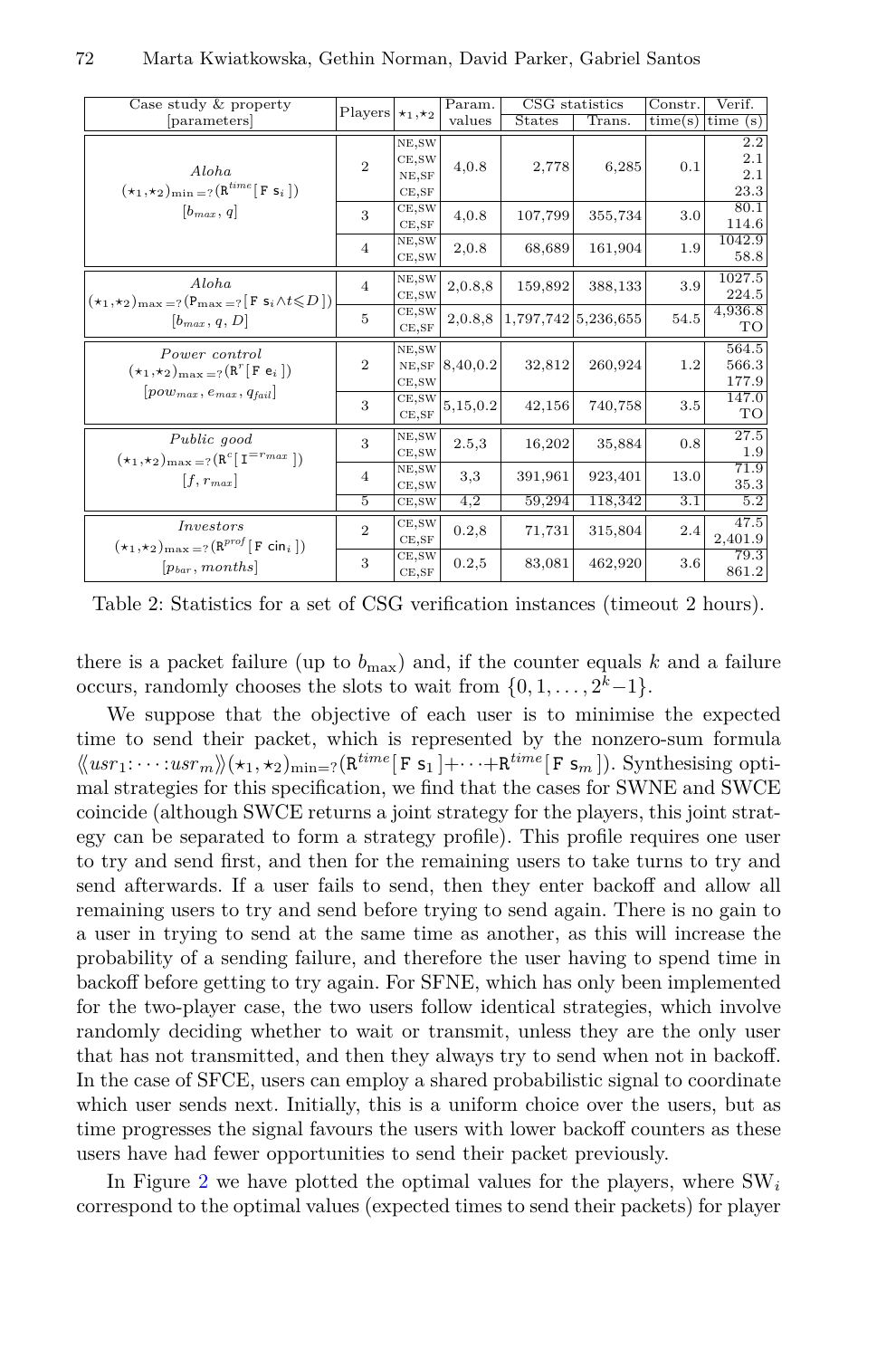<span id="page-14-0"></span>

*i* for both SWNE and SWCE for the cases of two, three and four users. We see that the optimal values for the diferent users under SFNE and SFCE coincide, while under SWNE and SWCE they are diferent for each user (with the user sending frst having the lowest and the user sending last the highest). Comparing the sum of the SWNE (and SWCE) values and that of the SFCE values, we see a small decrease in the sum of less than 2% of the total, while for SFNE there is a greater diference as the players cannot coordinate, and hence try and send at the same time.

**Power control.** This case study is based on a model of power control in cellular networks from [[7\]](#page-17-19). In the network there are a number of users that each have a mobile phone. The phones emit signals that the users can strengthen by increasing the phone's power level up to a bound  $(pow_{\text{max}})$ . A stronger signal can improve transmission quality, but uses more energy and lowers the quality of the transmissions of other phones due to interference. We use the extended model from [\[22\]](#page-17-1), which adds a probability of failure (*qfail*) when a power level is increased and assumes each phone has a limited battery capacity (*e*max). There is a reward structure associated with each phone representing transmission quality, which is dependent on both the phone's power level and the power levels of other phones due to interference. We consider the nonzero-sum property  $\langle\langle p_1:\cdots:p_m\rangle\rangle(\star_1,\star_2)_{\max=?}\left(\mathbb{R}^{r_1}[\mathbf{F}\mathbf{e}_1]+\cdots+\mathbb{R}^{r_m}[\mathbf{F}\mathbf{e}_m]\right)$ , where each user tries to maximise their expected reward before their phone's battery is depleted.

In Figure [3](#page-15-0) we have presented the expected rewards of the players under the synthesised SWCE and SFCE joint strategies. When performing strategy synthesis, in the case of two users the SWNE and SWCE yield the same profle in which, when the users' batteries are almost depleted, one user tries to increase their phone's power level and, if successful, in the next step, the second user then tries to increase their phone's power level. Since the frst user's phone battery is depleted when the second tries to increase, this increase does not cause any interference. On the other hand, if the frst user fails to increase their power level, then both users increase their battery levels. For the SFCE, the users can coordinate and fip a coin as to which user goes frst: as demonstrated by Figure [3](#page-15-0) this yields equal rewards for the users, unlike the SWCE. In the case of three users, the SWNE and SWCE difer (we were only able to synthesise SWNE for  $pow_{\text{max}} = 2$  as for larger values the computation had not completed within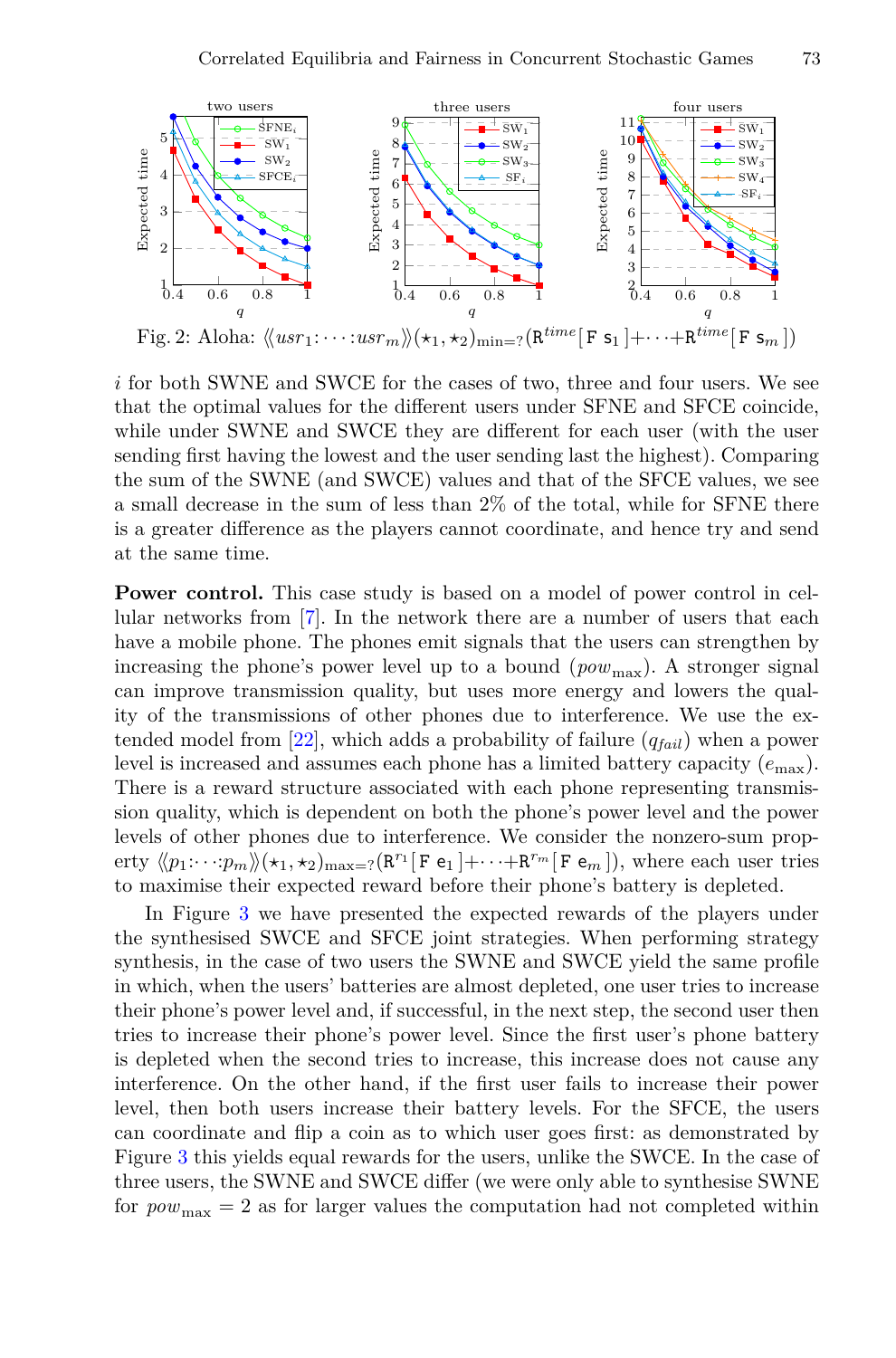<span id="page-15-1"></span><span id="page-15-0"></span>

the timeout), again users take turns to try and increase their phone's power level. However, here if the users are unsuccessful the SWCE can coordinate as to which user goes next trying to increase their phone's battery level. Through this coordination, the users' rewards can be increased as the battery level of at most one phone increases at a time, which limits interference. On the other hand, for the SWNE users must decide independently whether to increase their phone's battery level and they each randomly decide whether to do so or not.

**Public good.** We next consider a variant of a *public good* game [[19\]](#page-17-20), based on the one presented in[[22\]](#page-17-1) for the two-player case. In this game a number of players each receive an initial amount of capital (*einit*) and, in each of *rmax* months, can invest none, half or all of their current capital. The total invested by the players in a month is multiplied by a factor *f* and distributed equally among the players before the start of the next month. The aim of the players is to maximise their expected capital which is represented by the formula:  $\langle \! \langle p_1 \colon \! \cdots \colon \! \! p_m \rangle \! \rangle (\star_1, \star_2)_{\text{max}=?} (\mathbf{R}^{c_1} [\mathbf{I}^{=r_{max}}] + \cdots + \mathbf{R}^{c_m} [\mathbf{I}^{=r_{max}}]).$ 

Figure [4](#page-15-1) plots, for the three-player model, both the expected capital of individual players and the total expected capital after three months for the SWNE, SWCE and SFNE as the parameter *f* varies. As the results demonstrate the players beneft, both as individuals and as a population, by coordinating through a correlated strategy. In addition, under the SFCE, all players receive the same expected capital with only a small decrease in the sum from that of the SWCE.

**Investors.** The fnal case study concerns a concurrent multi-player version of futures market investor model of [[26](#page-18-16)], in which a number of investors (the players)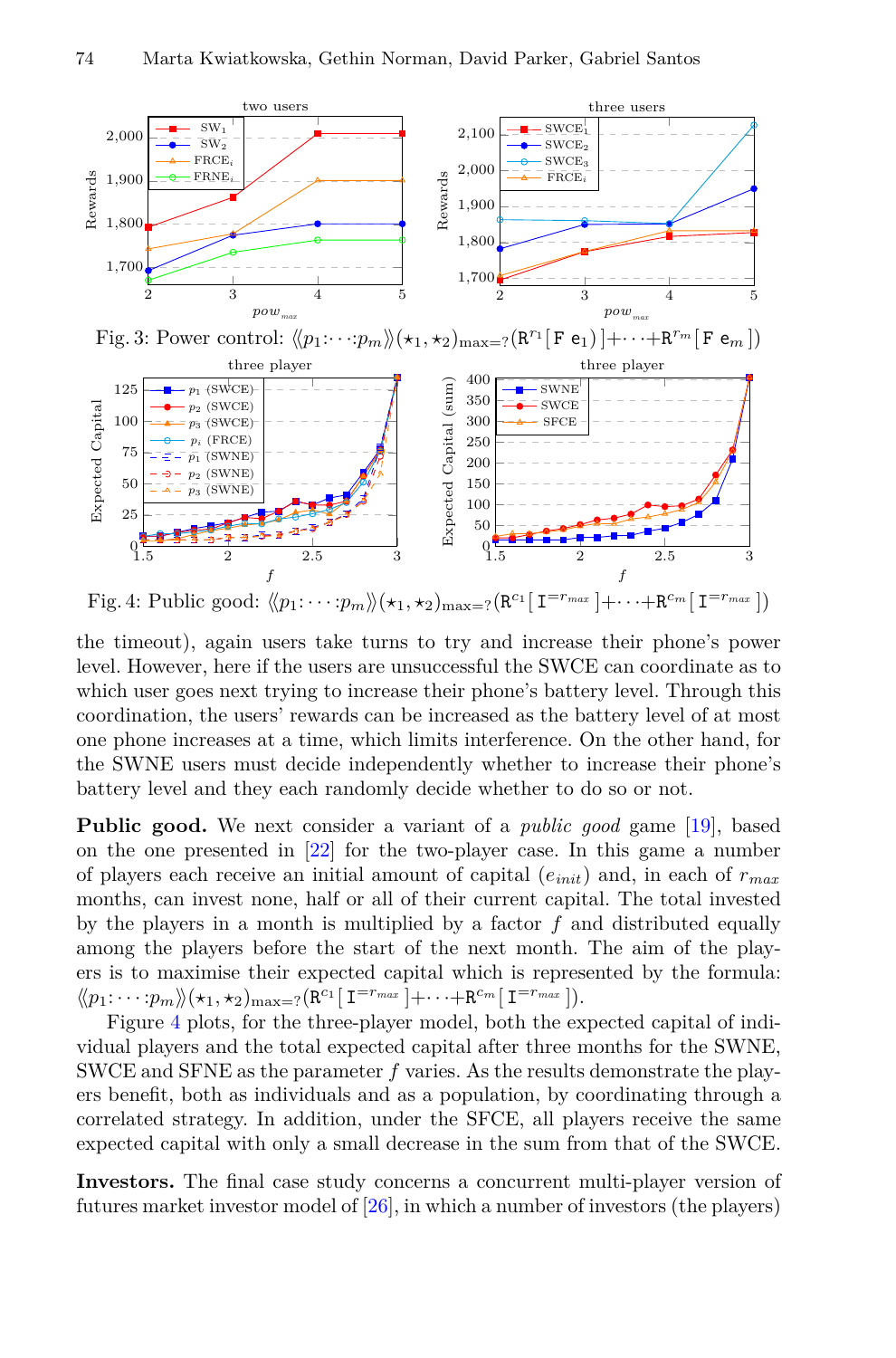<span id="page-16-1"></span>

Fig. 5: Investors:  $\langle \langle inv_1: \cdots: inv_m \rangle \rangle (\star_1, \star_2)_{\max=?} (\mathsf{R}^{pf_1}[\mathsf{F} \mathsf{cin}_1] + \cdots + \mathsf{R}^{pf_m}[\mathsf{F} \mathsf{cin}_m])$ 

interact with a probabilistic stock market. In successive months, the investors choose whether to invest, wait or cash in their shares, while at the same time the market decides with probability *pbar* to bar each investor, with the restriction that an investor cannot be barred two months in a row or in the frst month, and then the values of shares and cap on values are updated probabilistically.

We consider both two- and three-player models, where each investor tries to maximise its individual proft represented by the following nonzero-sum property:  $\langle\!\langle \mathit{inv}_1{:} \cdots{:} \mathit{inv}_m \rangle\!\rangle(\star_1, \star_2)_{\max=?} (\mathsf{R}^{pf} \textbf{1} [\mathtt{F} \ \mathsf{cin}_1] + \cdots + \mathsf{R}^{pf}{}^m [\mathtt{F} \ \mathsf{cin}_m])$ . In Figure [5](#page-16-1) we have plotted the diferent optimal values for NE and CE of the two-player game and the diferent optimal values for CE of the three-player game (the computation of NE values timed out for the three player case). As the results demonstrate, again we see that the coordination that CEs ofer can improve the returns of the players and that, although considering social fairness does decrease the returns of some players, this is limited, particularly for CEs.

# <span id="page-16-0"></span>**5 Conclusions**

We have presented novel techniques for game-theoretic verifcation of probabilistic multi-agent systems, focusing on correlated equilibria and a notion of social fairness. We began with the simpler case of normal form games and then extended this to concurrent stochastic games, and used temporal logic to formally specify equilibria. We proposed algorithms for equilibrium synthesis, implemented them and illustrated their benefts, in terms of effciency and fairness, on case studies from a range of application domains.

Future work includes exploring the use of further game-theoretic topics within this area, such as techniques for mechanism design or other concepts such as Stackelberg equilibria. We plan to implement SFCE computation in Gurobi using the *big-M method* [\[16](#page-17-21)] to encode implications and techniques from [\[37](#page-18-17)] to encode conjunctions, which should yield a signifcant speed-up in their computation.

**Acknowledgements.** This project was funded by the ERC under the European Union's Horizon 2020 research and innovation programme ([FUN2MODEL,](http://www.fun2model.org) grant agreement No. 834115).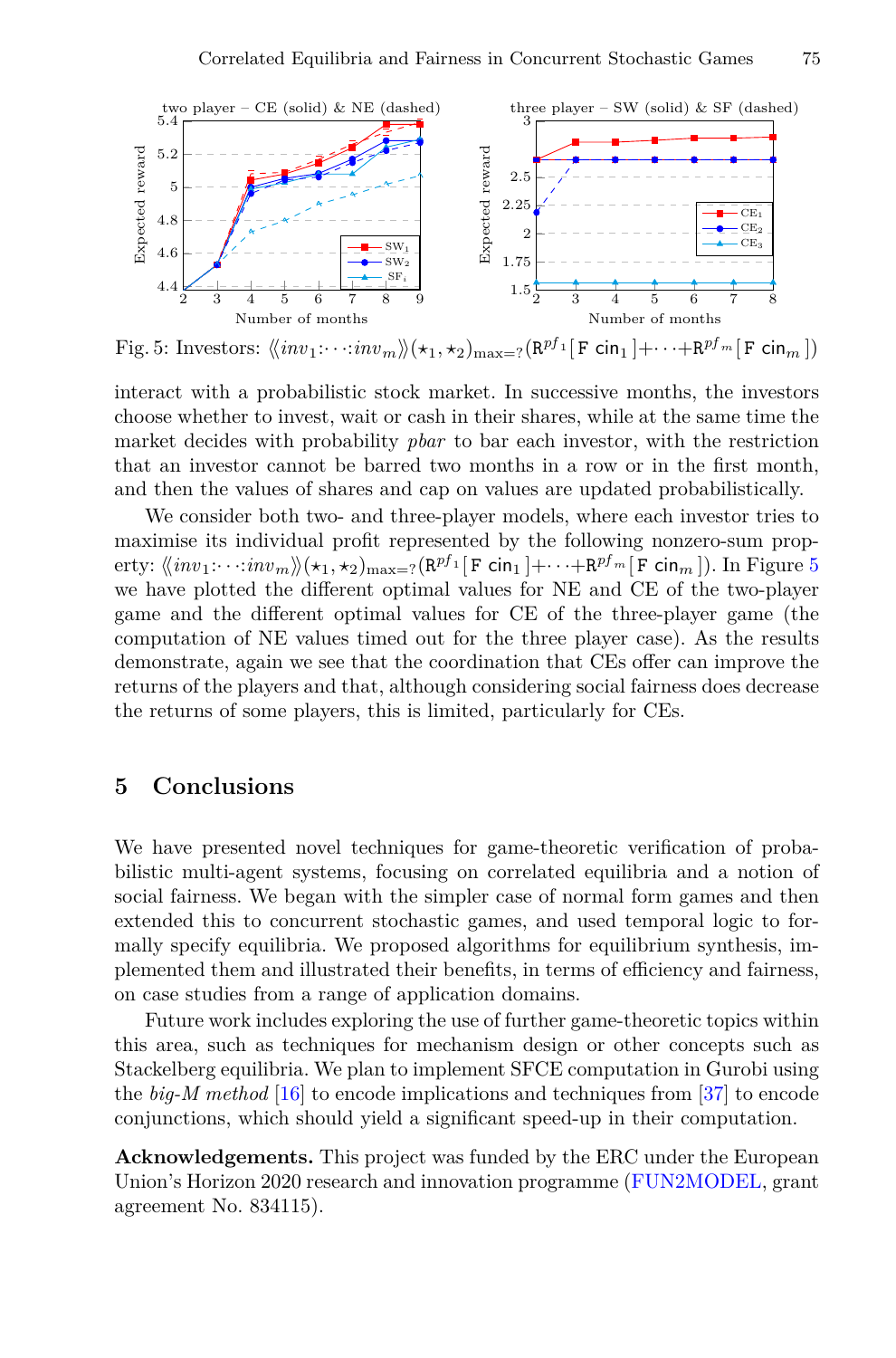# **References**

- <span id="page-17-14"></span>1. de Alfaro, L.: Formal Verifcation of Probabilistic Systems. Ph.D. thesis, Stanford University (1997)
- <span id="page-17-5"></span>2. Aminof, B., Kwiatkowska, M., B. Maubert, B., Murano, A., Rubin, S.: Probabilistic strategy logic. In: Proc. IJCAI'19. pp. 32–38 (2019)
- <span id="page-17-3"></span>3. Aumann, R.: Subjectivity and correlation in randomized strategies. Journal of Mathematical Economics **1**(1), 67–96 (1974)
- <span id="page-17-7"></span>4. Baier, C., Katoen, J.P.: Principles of Model Checking. MIT Press (2008)
- <span id="page-17-6"></span>5. Baier, C., Kwiatkowska, M.: Model checking for a probabilistic branching time logic with fairness. Distributed Computing **11**(3), 125–155 (1998)
- <span id="page-17-9"></span>6. Banerjee, T., Majumdar, R., Mallik, K., Schmuck, A.K., Soudjani, S.: Fast symbolic algorithms for omega-regular games under strong transition fairness. Tech. Rep. MPI-SWS-2020-007r, Max Planck Institute (2021)
- <span id="page-17-19"></span>7. Brenguier, R.: PRALINE: A tool for computing Nash equilibria in concurrent games. In: Sharygina, N., Veith, H. (eds.) Proc. CAV'13. LNCS, vol. 8044, pp. 890–895. Springer (2013), [lsv.fr/Software/praline/](http://www.lsv.fr/Software/praline/)
- <span id="page-17-8"></span>8. Chatterjee, K., Fijalkow, N.: A reduction from parity games to simple stochastic games. EPTCS **54**, 74–86 (2011)
- <span id="page-17-15"></span>9. Chatterjee, K., Henzinger, T.: Value iteration. In: 25 Years of Model Checking. LNCS, vol. 5000, pp. 107–138. Springer (2008)
- <span id="page-17-0"></span>10. Chen, T., Forejt, V., Kwiatkowska, M., Parker, D., Simaitis, A.: Automatic verifcation of competitive stochastic systems. Formal Methods in System Design **43**(1), 61–92 (2013)
- <span id="page-17-17"></span>11. Chen, X., Deng, X., Teng, S.H.: Settling the complexity of computing two-player Nash equilibria. J. ACM **56**(3) (2009)
- <span id="page-17-16"></span>12. Daskalakis, C., Goldberg, P., Papadimitriou, C.: The complexity of computing a Nash equilibrium. Communications of the ACM **52**(2), 89–97 (2009)
- <span id="page-17-10"></span>13. De Moura, L., Bjørner, N.: Z3: An effcient SMT solver. In: Proc. TACAS'08. LNCS, vol. 4963, pp. 337–340. Springer (2008), [github.com/Z3Prover/z3](https://github.com/Z3Prover/z3)
- <span id="page-17-11"></span>14. Dutertre, B.: Yices 2.2. In: Biere, A., Bloem, R. (eds.) Proc CAV'14. LNCS, vol. 8559, pp. 737–744. Springer (2014), [yices.csl.sri.com](http://yices.csl.sri.com)
- <span id="page-17-18"></span>15. Gilboa, I., Zemel, E.: Nash and correlated equilibria: Some complexity considerations. Games and Economic Behavior **1**(1), 80–93 (1989)
- <span id="page-17-21"></span>16. Griva, I., Nash, S., Sofer, A.: Linear and Nonlinear Optimization: Second Edition. CUP (01 2009)
- <span id="page-17-12"></span>17. Gurobi Optimization, LLC: Gurobi Optimizer Reference Manual (2021), [www.gurobi.com](https://www.gurobi.com)
- <span id="page-17-4"></span>18. Gutierrez, J., Harrenstein, P., Wooldridge, M.J.: Reasoning about equilibria in game-like concurrent systems. In: Proc. 14th International Conference on Principles of Knowledge Representation and Reasoning (KR'14) (2014)
- <span id="page-17-20"></span>19. Hauser, O., Hilbe, C., Chatterjee, K., Nowak, M.: Social dilemmas among unequals. Nature **572**, 524–527 (2019)
- <span id="page-17-13"></span>20. Kemeny, J., Snell, J., Knapp, A.: Denumerable Markov Chains. Springer (1976)
- <span id="page-17-2"></span>21. Kwiatkowska, M., Norman, G., Parker, D., Santos, G.: Multi-player equilibria verifcation for concurrent stochastic games. In: Gribaudo, M., Jansen, D., Remke, A. (eds.) Proc. QEST'20. LNCS, Springer (2020)
- <span id="page-17-1"></span>22. Kwiatkowska, M., Norman, G., Parker, D., Santos, G.: PRISM-games 3.0: Stochastic game verifcation with concurrency, equilibria and time. In: Proc. CAV'20. pp. 475–487. LNCS, Springer (2020)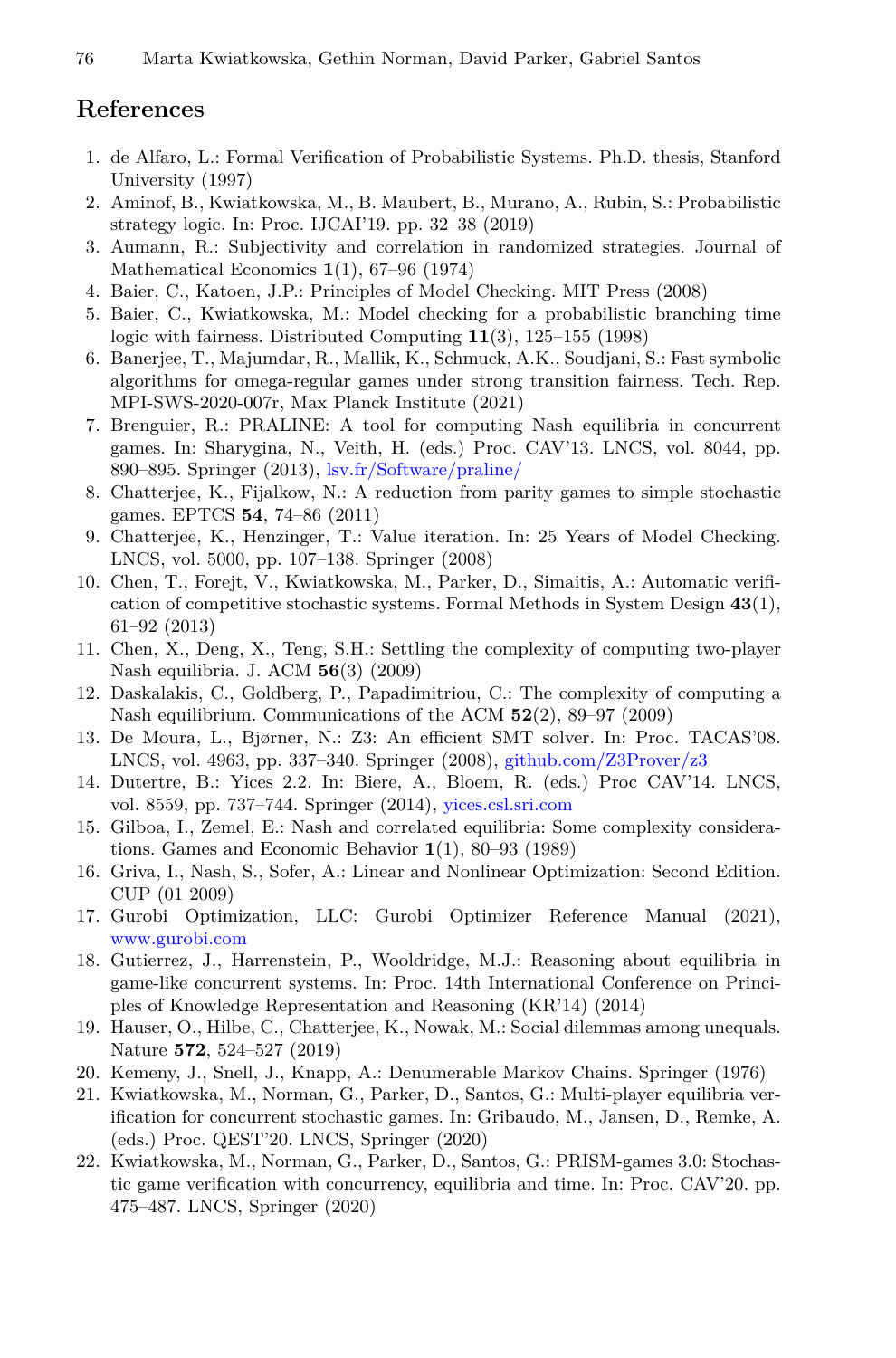- <span id="page-18-1"></span>23. Kwiatkowska, M., Norman, G., Parker, D., Santos, G.: Correlated equilibria and fairness in concurrent stochastic games (2022), [arXiv:2201.09702](http://arxiv.org/abs/2201.09702)
- <span id="page-18-0"></span>24. Kwiatkowska, M., Norman, G., Parker, D., Santos, G.: Automatic verifcation of concurrent stochastic systems. Formal Methods in System Design pp. 1–63 (2021)
- <span id="page-18-4"></span>25. Littman, M., Ravi, N., Talwar, A., Zinkevich, M.: An effcient optimal-equilibrium algorithm for two-player game trees. In: Proc. UAI'06. pp. 298–305. AUAI Press (2006)
- <span id="page-18-16"></span>26. McIver, A., Morgan, C.: Results on the quantitative mu-calculus qMu. ACM Trans. Computational Logic **8**(1) (2007)
- <span id="page-18-5"></span>27. von Neumann, J., Morgenstern, O., Kuhn, H., Rubinstein, A.: Theory of Games and Economic Behavior. Princeton University Press (1944)
- <span id="page-18-7"></span>28. Nisan, N., Roughgarden, T., Tardos, E., Vazirani, V.: Algorithmic Game Theory. CUP (2007)
- <span id="page-18-11"></span>29. Nudelman, E., Wortman, J., Shoham, Y., Leyton-Brown, K.: Run the GAMUT: A comprehensive approach to evaluating game-theoretic algorithms. In: Proc. AA-MAS'04. pp. 880–887. ACM (2004), [gamut.stanford.edu](http://gamut.stanford.edu)
- <span id="page-18-13"></span>30. Osborne, M., Rubinstein, A.: An Introduction to Game Theory. OUP (2004)
- <span id="page-18-8"></span>31. Porter, R., Nudelman, E., Shoham, Y.: Simple search methods for fnding a Nash equilibrium. In: Proc. AAAI'04. pp. 664–669. AAAI Press (2004)
- <span id="page-18-6"></span>32. Prisner, E.: Game Theory Through Examples. Mathematical Association of America, 1 edn. (2014)
- <span id="page-18-2"></span>33. Rabin, M.: Incorporating fairness into game theory and economics. The American Economic Review **83**(5), 1281–1302 (1993)
- <span id="page-18-3"></span>34. Rabin, M.: Fairness in repeated games. working paper 97–252, University of California at Berkeley (1997)
- <span id="page-18-14"></span>35. Schwalbe, U., Walker, P.: Zermelo and the early history of game theory. Games and Economic Behavior **34**(1), 123–137 (2001)
- <span id="page-18-12"></span>36. Shapley, L.: Stochastic games. PNAS **39**, 1095–1100 (1953)
- <span id="page-18-17"></span>37. Stevens, S., Palocsay, S.: Teaching use of binary variables in integer linear programs: Formulating logical conditions. INFORMS Transactions on Education **18**(1), 28–36 (2017)
- <span id="page-18-9"></span>38. Wächter, A.: Short tutorial: Getting started with ipopt in 90 minutes. In: Combinatorial Scientifc Computing. No. 09061 in Dagstuhl Seminar Proceedings, Leibniz-Zentrum für Informatik (2009), [github.com/coin-or/Ipopt](https://github.com/coin-or/Ipopt)
- <span id="page-18-10"></span>39. Wächter, A., Biegler, L.: On the implementation of an interior-point flter linesearch algorithm for large-scale nonlinear programming. Mathematical Programming **106**(1), 25–57 (2006)
- <span id="page-18-15"></span>40. Supporting material, [www.prismmodelchecker.org/fles/tacas22equ/](http://www.prismmodelchecker.org/files/tacas22equ/)